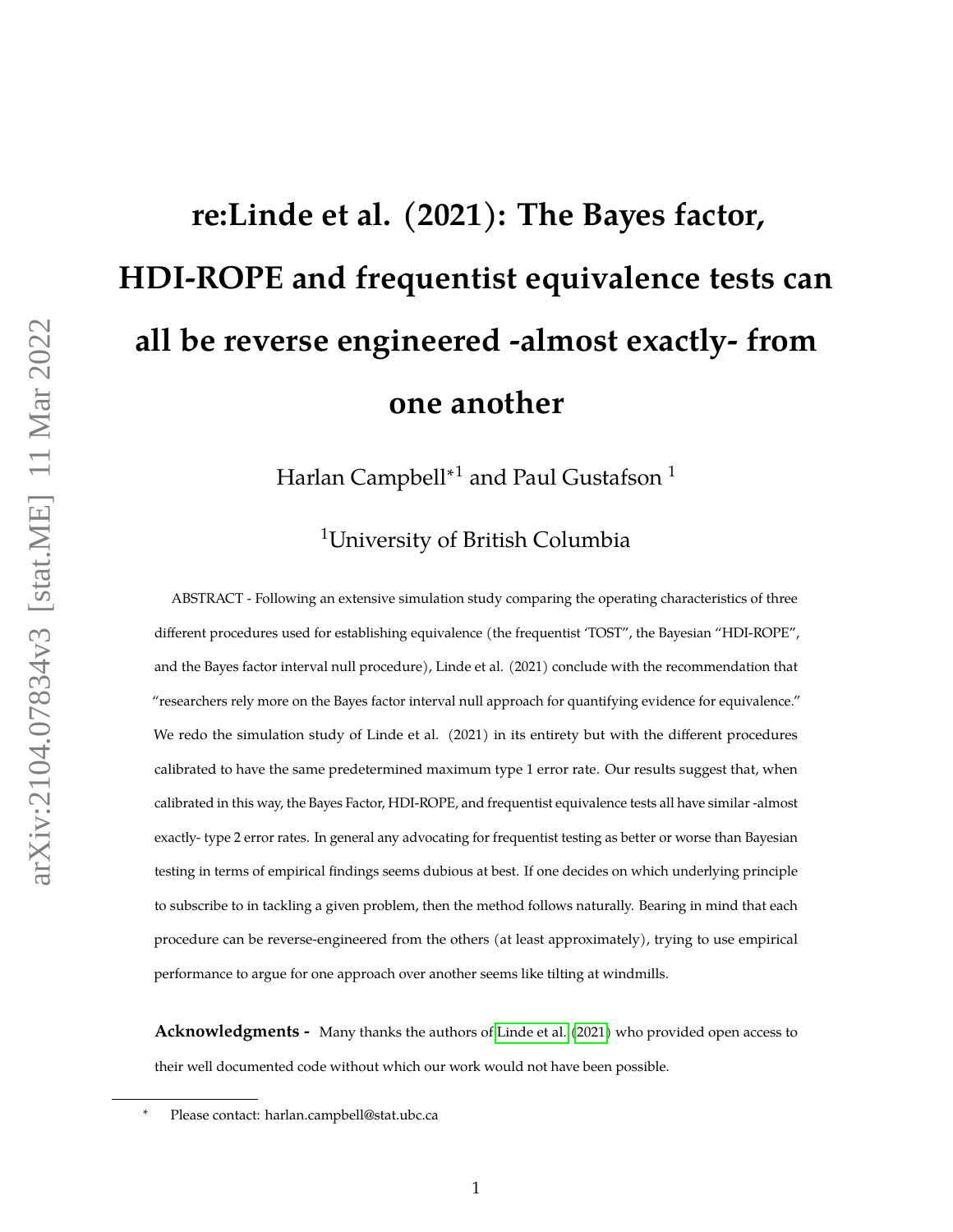**Code -** Code to replicate our simulation study and all of the Figures is available at [https://github.](https://github.com/harlanhappydog/reLinde)

[com/harlanhappydog/reLinde](https://github.com/harlanhappydog/reLinde).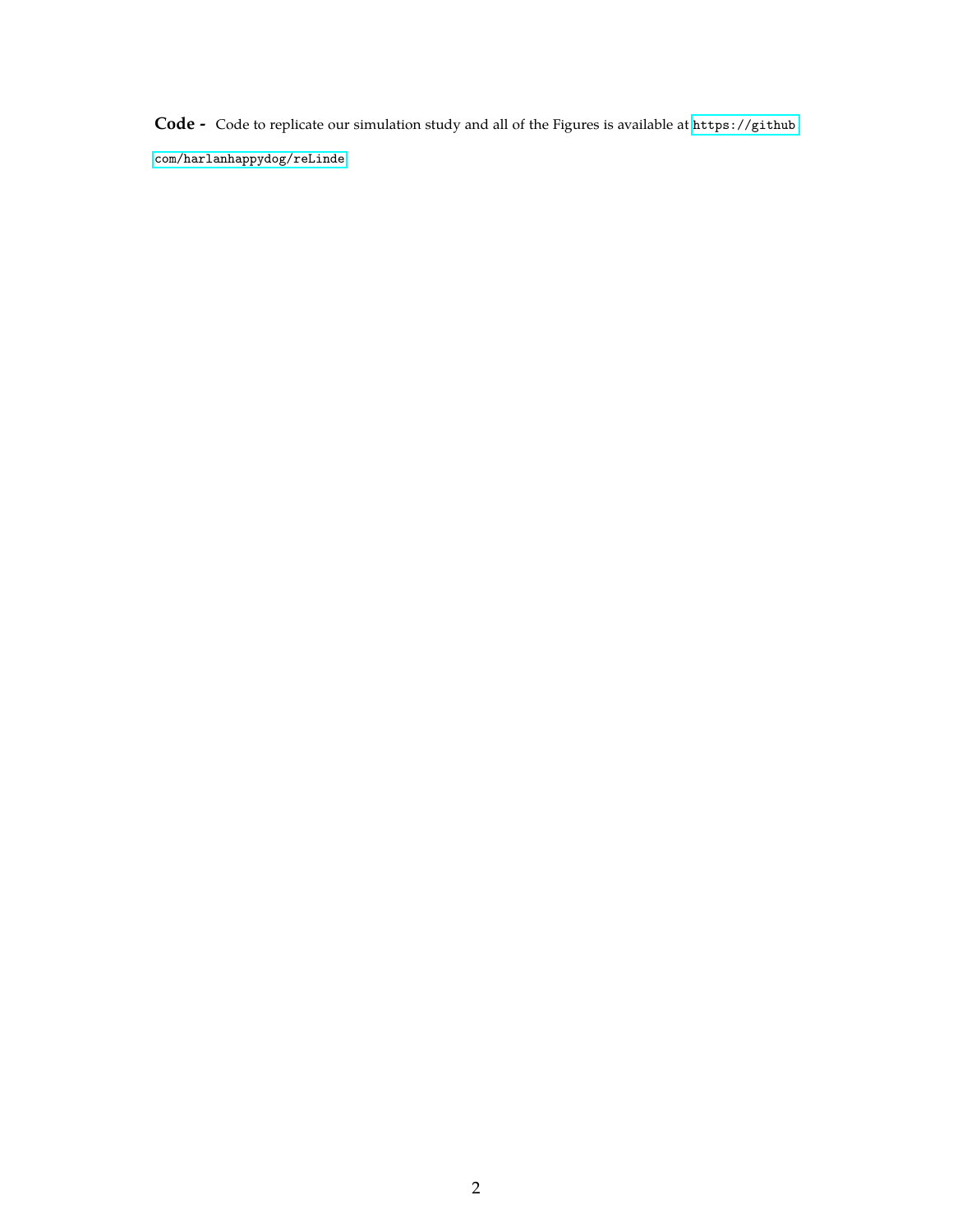# **1 Introduction**

[Linde et al.](#page-19-0) [\(2021\)](#page-19-0) describe and compare three different approaches for finding evidence of equivalence between two groups:

- 1. "TOST": the frequentist two one-sided t-tests procedure with  $\alpha = 0.05$  [\(Hodges Jr](#page-18-0) [and Lehmann, 1954,](#page-18-0) [Schuirmann, 1987,](#page-20-0) [Westlake, 1976\)](#page-20-1);
- 2. "HDI-ROPE": the Bayesian highest density interval (HDI) region of practical equivalence procedure with a 95% HDI [\(Kruschke, 2011,](#page-18-1) [2013\)](#page-19-1); and
- 3. "BF": the Bayes factor interval null procedure with one of two different BF decision thresholds, either  $BF_{thr} = 3$  or  $BF_{thr} = 10$ ; see [Morey and Rouder](#page-19-2) [\(2011\)](#page-19-2).

Following an extensive simulation study, [Linde et al.](#page-19-0) [\(2021\)](#page-19-0) conclude with the recommendation that "researchers rely more on the Bayes factor interval null approach for quantifying evidence for equivalence." This recommendation is based on the finding that the TOST and HDI-ROPE have "limited discrimination capabilities when the sample size is relatively small." However, we suspect that the same remark could be made about the BF procedure if it were calibrated so as to maintain a predetermined maximum type 1 error rate.

Motivated by this suspicion, we repeat the simulation study of [Linde et al.](#page-19-0) [\(2021\)](#page-19-0) in its entirety to determine how the different methods compare when they are calibrated to all have the same maximum type 1 error rate. [Linde et al.](#page-19-0) [\(2021\)](#page-19-0) write: "In general, it is important to evaluate statistical testing approaches based on both types of errors," i.e., both the type 1 error and the type 2 error. However, the degree of type 1 error is dependent on the degree of type 2 error and vice-versa. Therefore, in order to evaluate and compare the statistical power of different tests on a level playing field, one must proceed by first calibrating each test to have the same predetermined maximum type 1 error rate.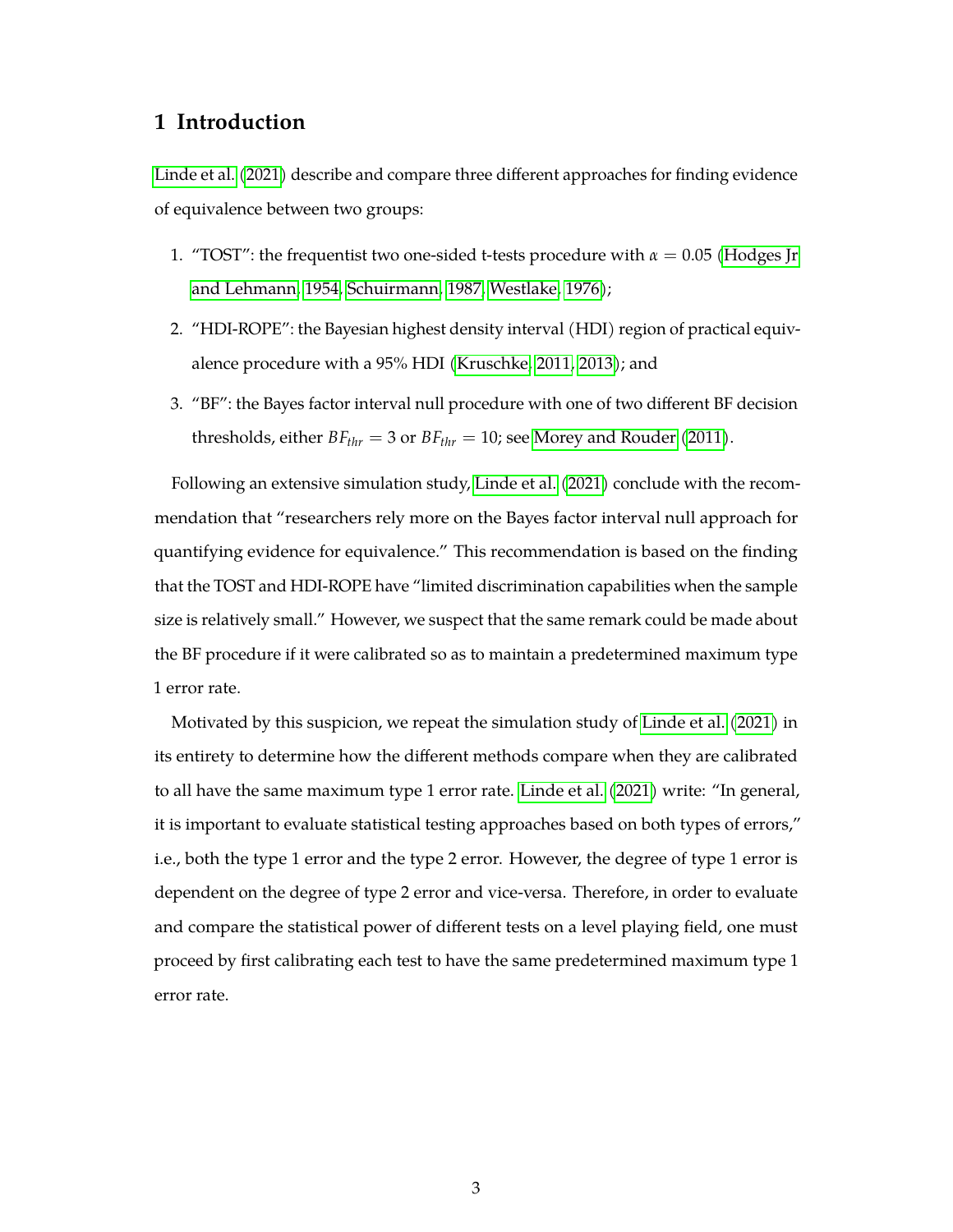# **2 Methods**

Our simulation study is identical to the one conducted by [Linde et al.](#page-19-0) [\(2021\)](#page-19-0) with a few notable exceptions.

First, for frequentist equivalence testing we consider the so-called "optimal test" based on the folded-Normal distribution [\(Romano et al., 2005\)](#page-20-2) in addition to the TOST. It is "well known in the mathematical statistics literature" [\(Möllenhoff et al., 2022\)](#page-19-3) that the optimal test is more powerful than the TOST, particularly for small sample sizes. While the TOST procedure for frequentist equivalence testing works well for moderate and large sample sizes, it is sub-optimal for small sample sizes; see [Lehmann and](#page-19-4) [Romano](#page-19-4) [\(2006\)](#page-19-4) and [Wellek](#page-20-3) [\(2010\)](#page-20-3). Note that both tests are asymptotically equivalent (i.e., essentially identical for sufficiently large sample sizes).

The optimal test can be summarized as follows. Reject the null hypothesis  $(H_0: |\delta| \geq$ *m*), whenever:

$$
|\bar{X}_1 - \bar{X}_2| < u_\alpha \tag{1}
$$

where  $\delta$  is the true difference in group means,  $m$  is the equivalence margin,  $\bar{X}_1$  is the observed sample mean for the first group,  $\bar{X}_2$  is the observed sample mean for the second group, and  $u_\alpha$  is the *α*-quantile of the folded Normal distribution,  $N_F(m, \hat{\sigma}_P^2)$ , with location parameter equal to the margin, *m*, and scale parameter equal to estimated pooled variance of the data,  $\hat{\sigma}_{p}^{2}$ . For full details, see Section 2.2 of [Möllenhoff et al.](#page-19-3) [\(2022\)](#page-19-3). In the Appendix, we provide simple R code that can be used to conduct this test.

Second, we generate 25,000 datasets for each individual combination of 4 global parameters:

- 1. the population effect size ( $\delta = \{0, 0.01, 0.02, ..., 0.5\}$ ),
- 2. the sample size in each group ( $n = \{50, 100, 250, 500\}$ ),
- 3. the equivalence margin ( $m = \{0.1, 0.2, 0.3\}$ ), and
- 4. the prior scale ( $r = \{0.5/\sqrt{2}, 1/\sqrt{2}, 2/\sqrt{2}\}$ ).

To be clear, for each of the 1,836 (=  $51 \times 4 \times 3 \times 3$ ) unique scenarios, we simulate 25,000 individual independent datasets.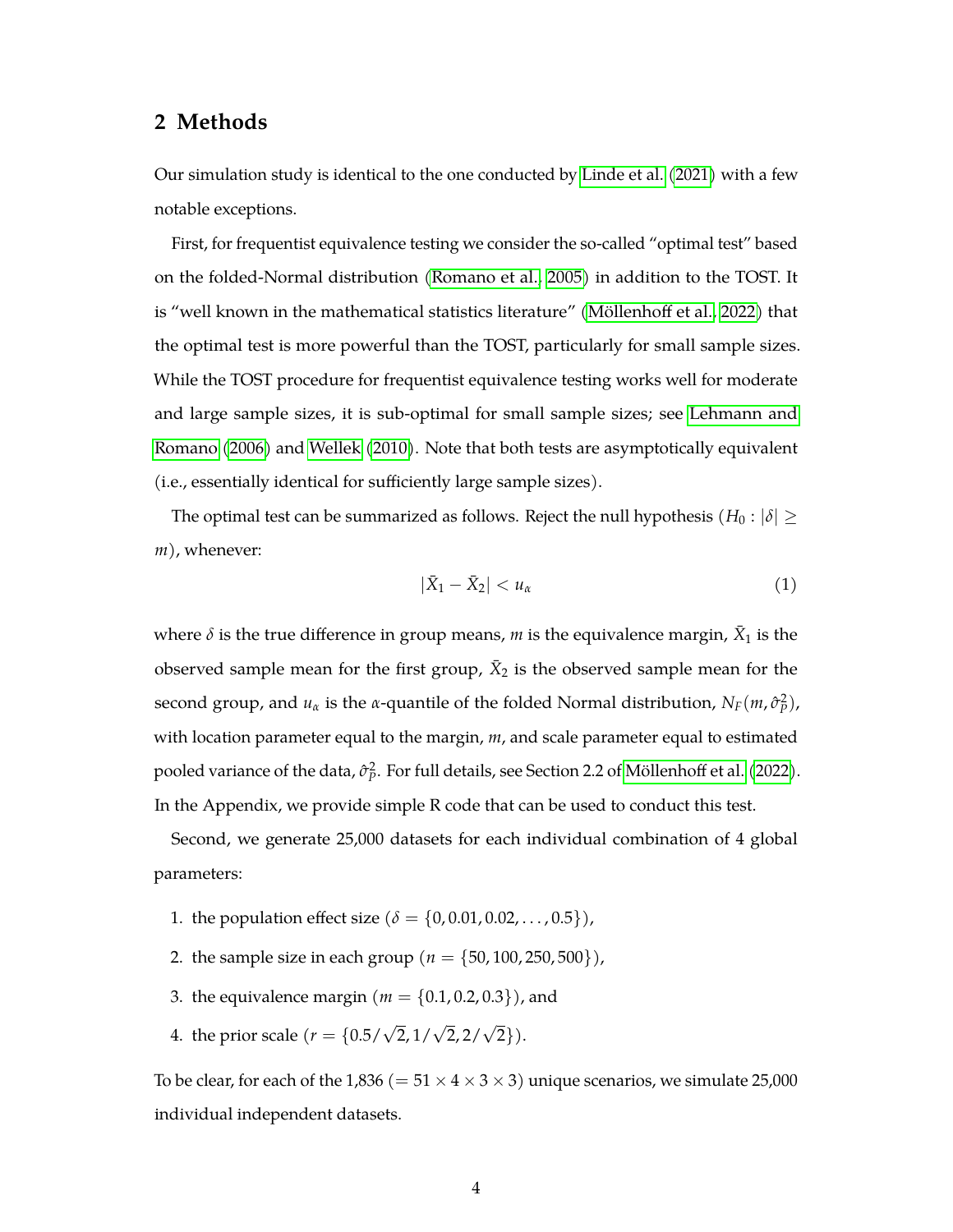Unlike [Linde et al.](#page-19-0) [\(2021\)](#page-19-0), we define *m* as the *unstandardized* equivalence margin. We decided to define *m* as the unstandardized margin rather than as the standardized margin so as to make things as simple as possible (the added simplicity will help us with discussing decision boundaries in Section 4) and because we are concerned about the improper use of equivalence tests defined with standardized margins; see [Campbell](#page-18-2) [\(2020\)](#page-18-2). (To be brief, [Lakens](#page-19-5) [\(2017\)](#page-19-5)'s suggestion that one may simply define the equivalence margin in terms of the observed standard deviation is technically incorrect. Recall that a valid frequentist hypothesis cannot be defined in terms of the observed data. As such, if the equivalence margin is defined as a function of the observed standard deviation, then the equivalence test is invalid.)

For each dataset, we conduct four different procedures (the frequentist TOST, the frequentist optimal test, the Bayesian BF procedure, and the Bayesian HDI-ROPE procedure) and record:

- the *p*-values obtained from the frequentist equivalence testing procedures,
- the BF obtained from the Bayes factor interval null procedure, and
- the maximum probability of the HDI at which the HDI-ROPE procedure will predict equivalence.

We specifically chose to conduct 25,000 simulation runs so as to keep computing time within a reasonable limit while also reducing the amount of Monte Carlo standard error to a negligible amount  $^1$  $^1$ . Note that for computing a false positive rate that is truly  $\alpha\,=\,0.50$ , Monte Carlo SE will be approximately  $0.003\,\approx\,\sqrt{0.5(1-0.5)/25,000}$ ; see [Morris et al.](#page-19-6) [\(2019\)](#page-19-6). We ran all simulations using R based on the code provided by [Linde et al.](#page-19-0) [\(2021\)](#page-19-0) using parallel nodes of the Compute Canada cluster [\(Baldwin, 2012\)](#page-17-0).

Finally, we proceed by calibrating the Bayesian procedures (the HDI-ROPE and BF procedures) so that they maintain a predetermined maximum type 1 error rate of *α*. This is done by adjusting each procedure such that, for a given sample size, the proportion of equivalence predictions obtained is exactly *α* when the margin is equal to the population

<sup>1</sup> Note that since the prior-scale is irrelevant for the two frequentist procedures, we essentially obtain 75,000 simulations for the frequentist results for each of 612 (=  $51 \times 4 \times 3$ ) unique scenarios. We will consider only the first 25,000 of these (and disregard the remaining 50,000) when reporting the results so that the precision of the results for all methods is comparable.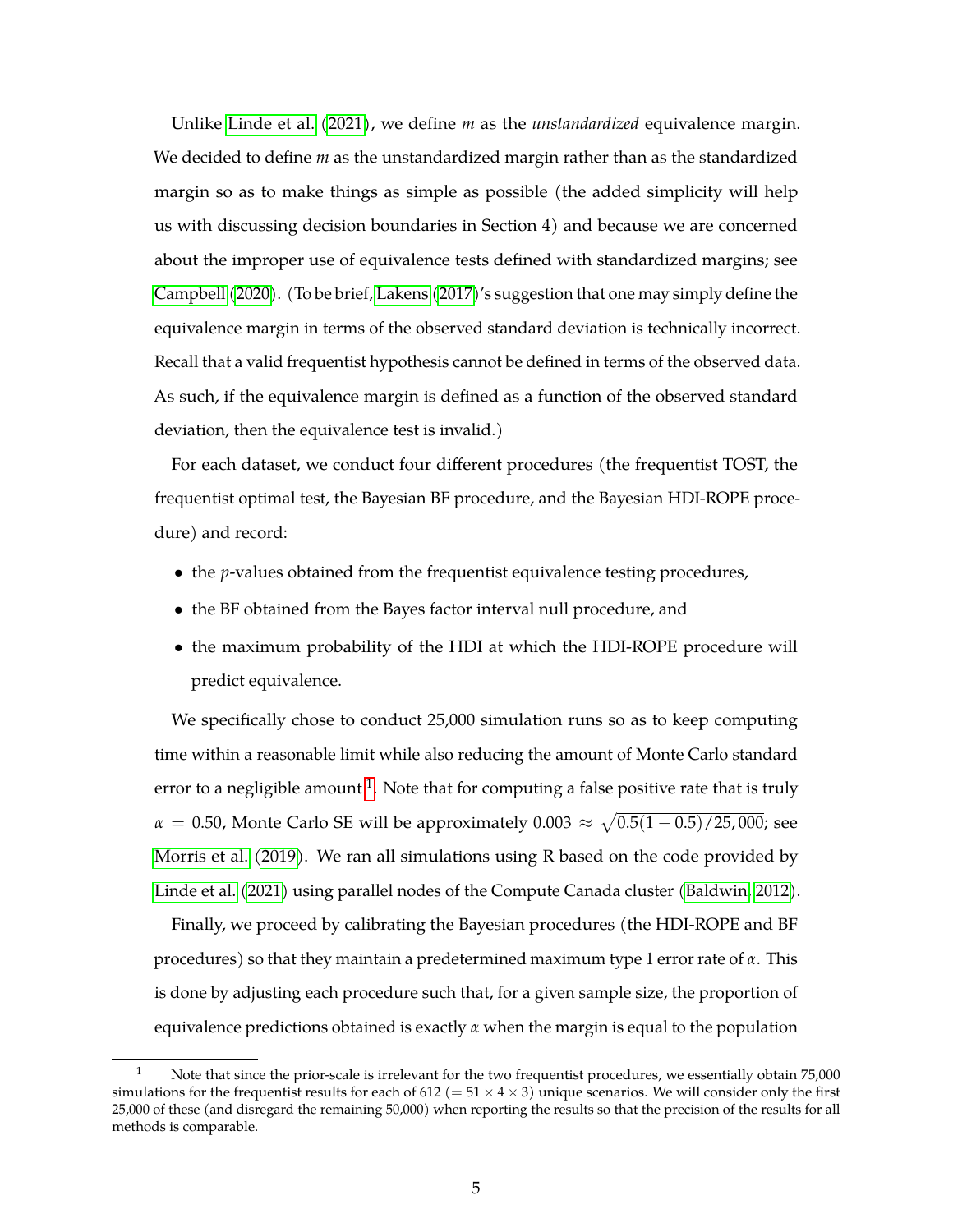effect size, i.e., when  $m = \delta$ . The frequentist testing procedures will not be calibrated since, in theory, they should require no calibration as they are specifically designed to observe this property (at least asymptotically). The scenario in which  $m = \delta$  represents the boundary of the null hypothesis,  $H_0: |\delta| \geq m$ . The calibration will therefore ensure that whenever the null hypothesis is true (i.e., whenever  $|\delta| \geq m$ ), the proportion of equivalence predictions will be no greater than *α*.

[Linde et al.](#page-19-0) [\(2021\)](#page-19-0) seem to suggest that, when  $\delta = m$  (at the boundary of the null hypothesis), it is desirable to have "a proportion of equivalence decisions close to 0.5" so that the test is "an unbiased classifier [which] maximizes accuracy." We therefore consider, for the results of our simulation, the maximum type 1 error set with  $\alpha = 0.50$ . In addition, we will also report the results with  $\alpha = 0.05$ , a common choice in frequentist analyses. The ideal value for *α* will no doubt depend on the specific context of one's analysis [\(Lakens et al., 2018\)](#page-19-7). While it is true that  $\alpha = 0.5$  is uncommon in practice, we note that  $\alpha = 0.05$  is an equally arbitrary threshold which has come to prominence due primarily to a historical happenstance [\(Kennedy-Shaffer, 2019\)](#page-18-3).

The BF procedure can be calibrated to be more or less conservative by setting a higher or lower BF decision threshold and/or by using a smaller/larger Cauchy prior scale. However, [Linde et al.](#page-19-0) [\(2021\)](#page-19-0) note that calibration by selecting a smaller/larger Cauchy prior scale "is not advised." We proceed in the simulation study by calibrating the BF procedure by adjusting the BF decision threshold. Calibration of the HDI-ROPE procedure can be done by selecting a smaller/larger prior scale and/or by adjusting the probability of the HDI. We proceed in the simulation study by calibrating the HDI-ROPE procedure by adjusting the probability of the HDI.

## **3 Results**

The results of the simulation study with  $\alpha = 0.05$  are shown in the left-hand panels of Figures [1,](#page-8-0) [2,](#page-9-0) and [3,](#page-10-0) for equivalence margins of  $m = 0.1$ ,  $m = 0.2$ , and  $m = 0.3$  respectively. The results of the simulation study with  $\alpha = 0.5$  are shown in the right-hand panels. We have three main comments.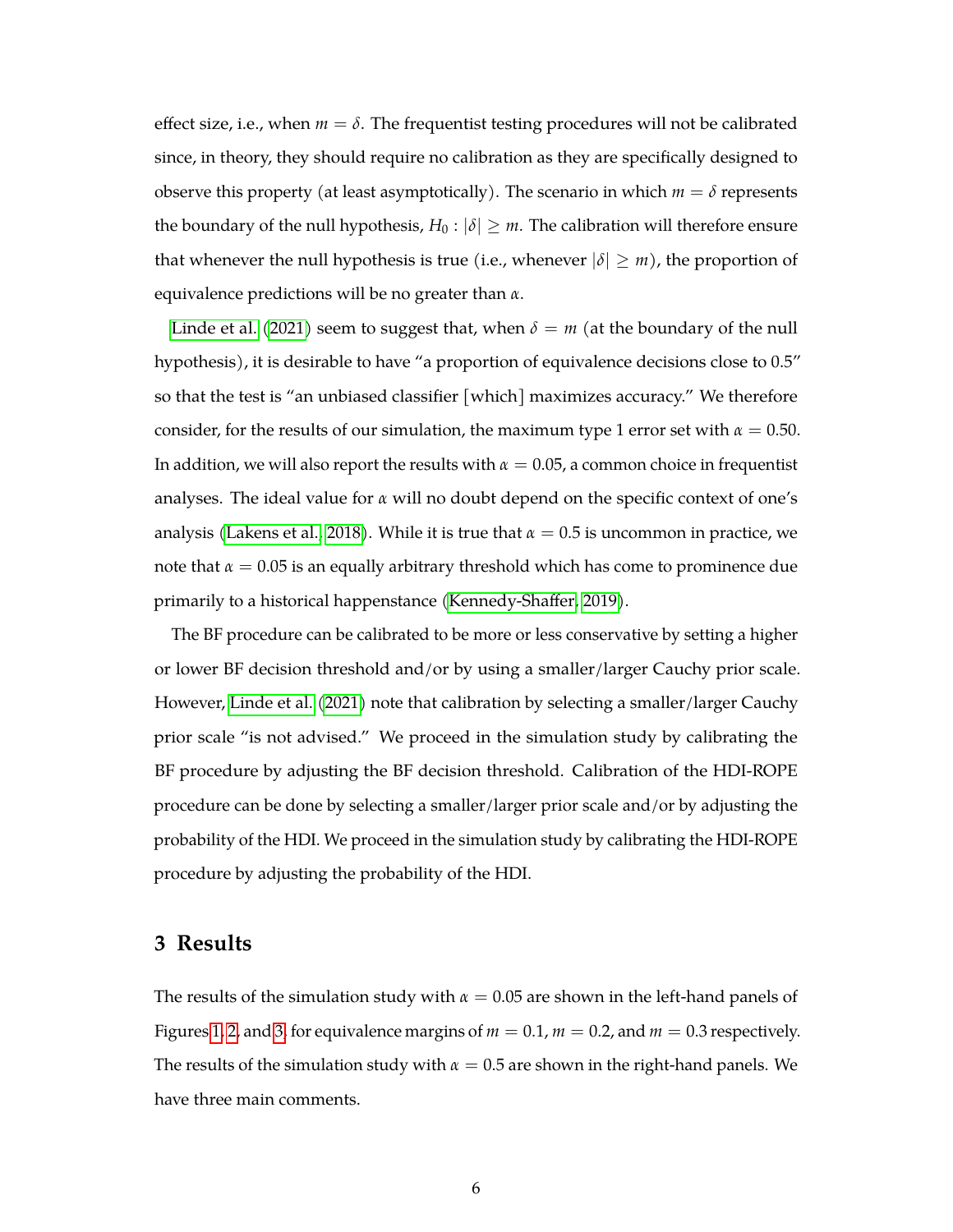First and foremost, note that, when calibrated, the frequentist optimal test, the frequentist-calibrated HDI-ROPE and the frequentist-calibrated BF all display an almost identical probability of predicting equivalence for all values of *n*, *m*, *δ*, *r*, and *α*. This suggests that, for the vast majority of scenarios, regardless of which of these approaches is used for analysis, the result could be made the same by adopting the same calibration. With regards to the TOST, our results are similar to those reported by [Linde et al.](#page-19-0) [\(2021\)](#page-19-0): the TOST, when  $\alpha = 0.05$ , has little power to establish equivalence when *n* and/or *m* are small. With *α* = 0.5, the TOST appears to be overly conservative when *n* and *m* are small (see top panels in Figure [1\)](#page-8-0). Note that we were unable to adequately calibrate the HDI-ROPE procedure for five small sample size scenarios with  $\alpha = 0.5$  and  $m = 0.1$ due to insufficient numerical accuracy of our results. In these five scenarios (which can be identified as those with "NA" indicated for the Z1, Z2, and Z3 values in Figure [1\)](#page-8-0), the probability of the HDI that was required for calibration was less than 0.0001 and impossible to determine with sufficient accuracy.

Second, when calibrated to obtain a specific predetermined maximum type 1 error rate, the Bayesian procedures appear to operate identically regardless of one's choice of prior-scale. This is immediately obvious in Figures [1-](#page-8-0)[3:](#page-10-0) the three blue (green) lines -dashed  $(r = 0.5/\sqrt{2})$ , solid  $(r = 1/\sqrt{2})$ , and dotted  $(r = 2/\sqrt{2})$ - for the HDI-ROPE (the BF), are indistinguishable from one another. This suggests that choosing a smaller or larger prior-scale is essentially irrelevant, at least from a frequentist perspective, for a calibrated Bayesian procedure.

Finally, with  $\alpha = 0.05$ , the probability values required to calibrate the HDI-ROPE procedure range from 0.34 to 0.94 and appear to increase with decreasing values of *r*, with increasing values of *m*, and with increasing values of *n*. With  $\alpha = 0.5$ , the probability values required to calibrate the HDI-ROPE procedure are much much lower (and in some cases impossible to determine with sufficient accuracy). We suspect that as *n* increases, the probability value required to calibrate the HDI-ROPE procedure will trend towards  $(1 - 2\alpha)$  since the credible interval will closely approximate the confidence interval with a sufficiently large *n*. The BF decision thresholds required to calibrate the BF procedure with  $\alpha = 0.05$  range from 4.0 to 196.2, and with  $\alpha = 0.5$ ,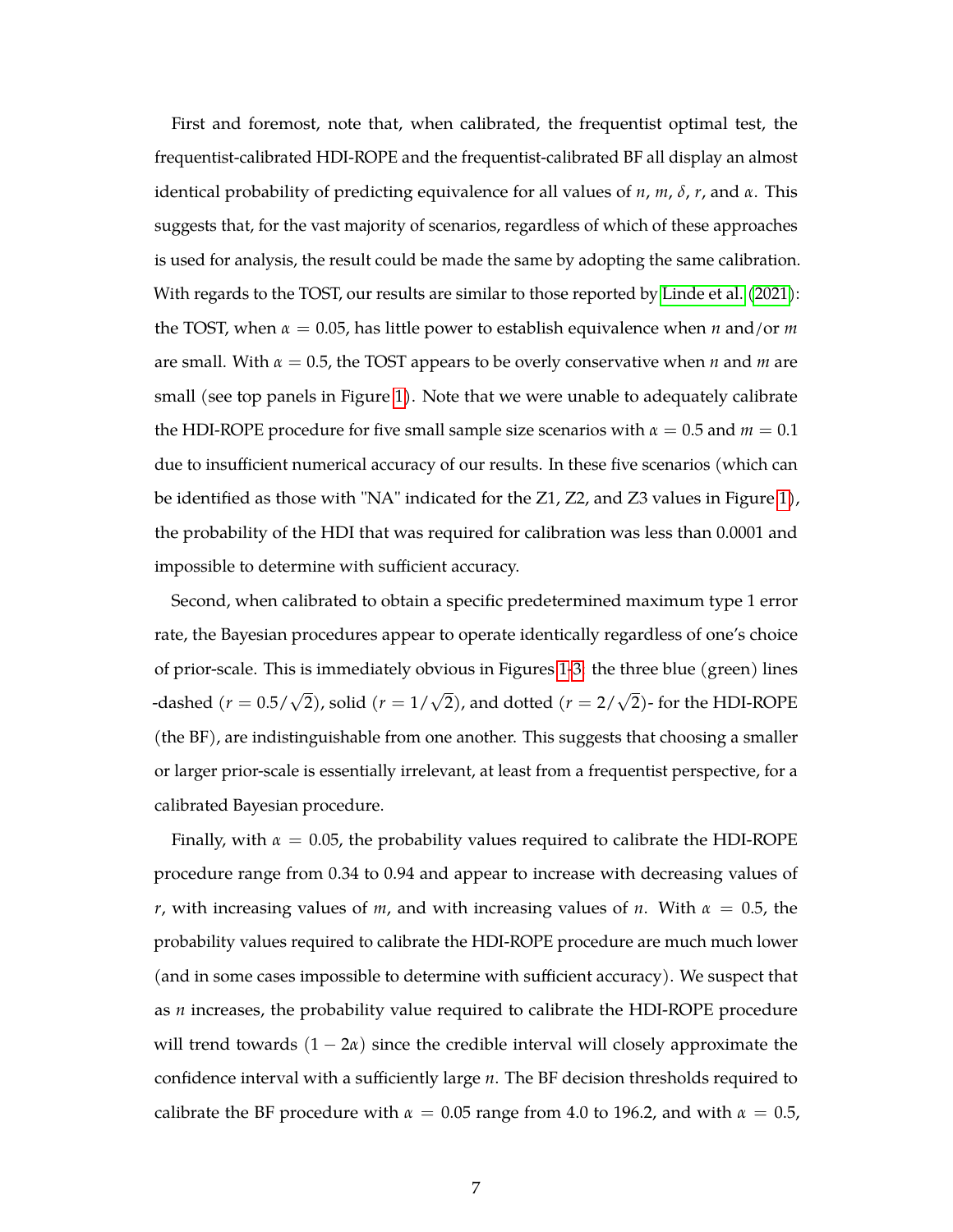range from 1.6 to 20.9. The BF decision thresholds appear to increase with increasing values of *r*, with increasing values of *n*, and with decreasing values of *α*.

#### **4 Discussion**

The simulation study results suggest that the Bayes Factor, HDI-ROPE, and frequentist equivalence tests can all be reverse engineered to achieve the same operating characteristics as one another. While the simulation study is limited to two-sample normally distributed data, we suspect that a similar conclusion could be made in other scenarios. In order to better understand, it is useful to consider the sufficient statistics required for each procedure.

For a given value of the observed absolute difference in sample means  $(|\bar{X}_1 - \bar{X}_2|)$ , a given value of the observed pooled standard deviation (*σ*ˆ*P*), and a fixed sample size (*n*) and margin (*m*), there is a single unique *p*-value that one will obtain from the frequentist optimal test, a single unique *p*-value one will obtain from the TOST, a single unique BF one will obtain from the BF procedure (with a given prior-scale), and a single unique probability at which the HDI-ROPE procedure (with a given prior-scale) will predict equivalence. As such, we can easily determine a 2-dimensional (dimension  $1$ :  $|\bar{X}_1 - \bar{X}_2|$ ; dimension 2:  $\hat{\sigma}_P$ ) decision threshold for each of the four procedures.

Figure [4](#page-11-0) plots the different decision boundary lines for each of the four procedures for  $\alpha = 0.05$ ,  $n = 100$  and  $m = 0.3$ , and with a prior-scale of  $r = 1/\sqrt{2}$  for the Bayesian procedures (these calibrated based on the simulation study results which gave *B*1 = 58.1, *Z*1 = 0.913). For reference, we have overlaid on this plot the two-dimensional density of the distribution of observed  $|\bar{X}_1 - \bar{X}_2|$  and  $\hat{\sigma}_P$  values obtained from simulating ten million independent datasets from  $X_1$  ∼  $N(0, 1)$  and  $X_2$  ∼  $N(0, 1)$ . From this figure, we conclude that, with regards to where the vast majority of the data will be observed (i.e., the area outlined by the grey contour lines), the decision boundaries for all four procedures are nearly identical.

Figure [5](#page-12-0) plots the maximum value of  $|\bar X_1 - \bar X_2|$  that allows one to predict equivalence for a range of *m,* and for  $n = 100$  and a given  $\hat{\sigma}_P = 1$ . We set a prior-scale of  $r = 1/\sqrt{2}$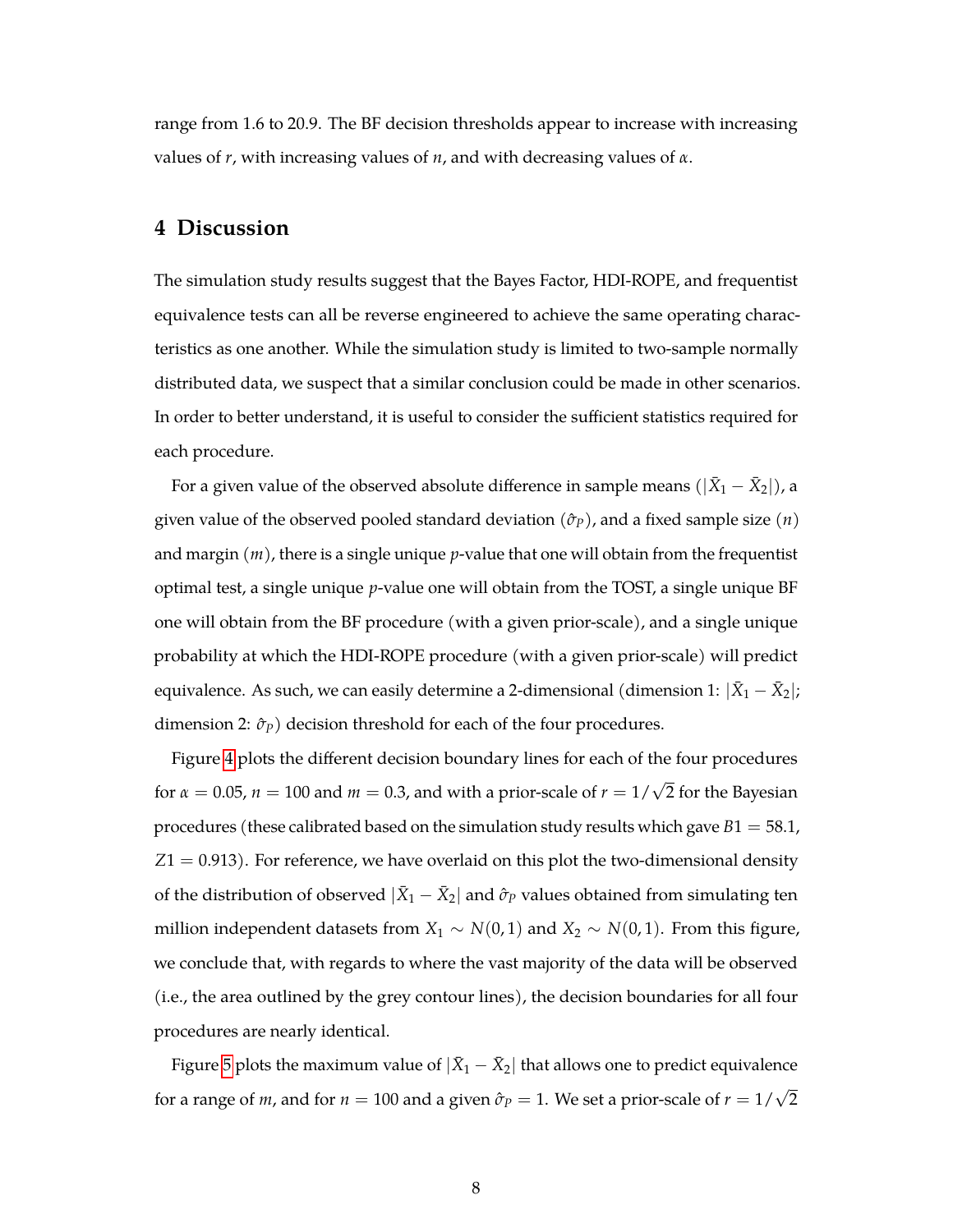

<span id="page-8-0"></span>Figure 1: The proportion of equivalence predictions with an equivalence margin of  $m = 0.1$  (vertical dashed line). Panels in the left-hand column correspond to results for  $\alpha = 0.05$  (horizontal dashed line), and panels in the right-hand column correspond to results for *α* = 0.50 (horizontal dashed line). Each row of panels contains results for a different sample size (*n*). Colours denote the four different inferential approaches. Line types denote the three different priors (for Bayesian procedures). Each coloured line corresponds to simulation results from 25,000 simulation runs. Predictions of equivalence are correct if the population effect size (*δ*) lies within the equivalence interval (i.e., if  $|\delta| < m$ ), whereas predictions of equivalence are incorrect if  $\delta$  lies outside the equivalence interval (i.e., if  $|\delta| \geq m$ ). Bayesian metrics are calibrated such that the proportion of equivalence predictions is exactly equal to *α* (horizontal dashed line) when *δ* = *m* (at the intersection of the horizontal and vertical dashed lines). The calibration for the Bayesian procedures is specified by the Z1, Z2, and Z3 probability values for the HDI-ROPE procedure and by the B1, B2, and B3 decision threshold values for the BF procedure. Note that the frequentist 'optimal test,' the BF procedures, and the HDI-ROPE procedures, all produce a very similar (almost identical) proportion of equivalence predictions and therefore the seven different curved lines (the red, blue and green lines) are not independently visible in any of the panels. Also note that calibration of the HDI-ROPE procedure for five scenarios above (those with "NA" indicated for the Z1, Z2, and Z3 probability values) was not possible due to numerical limitations.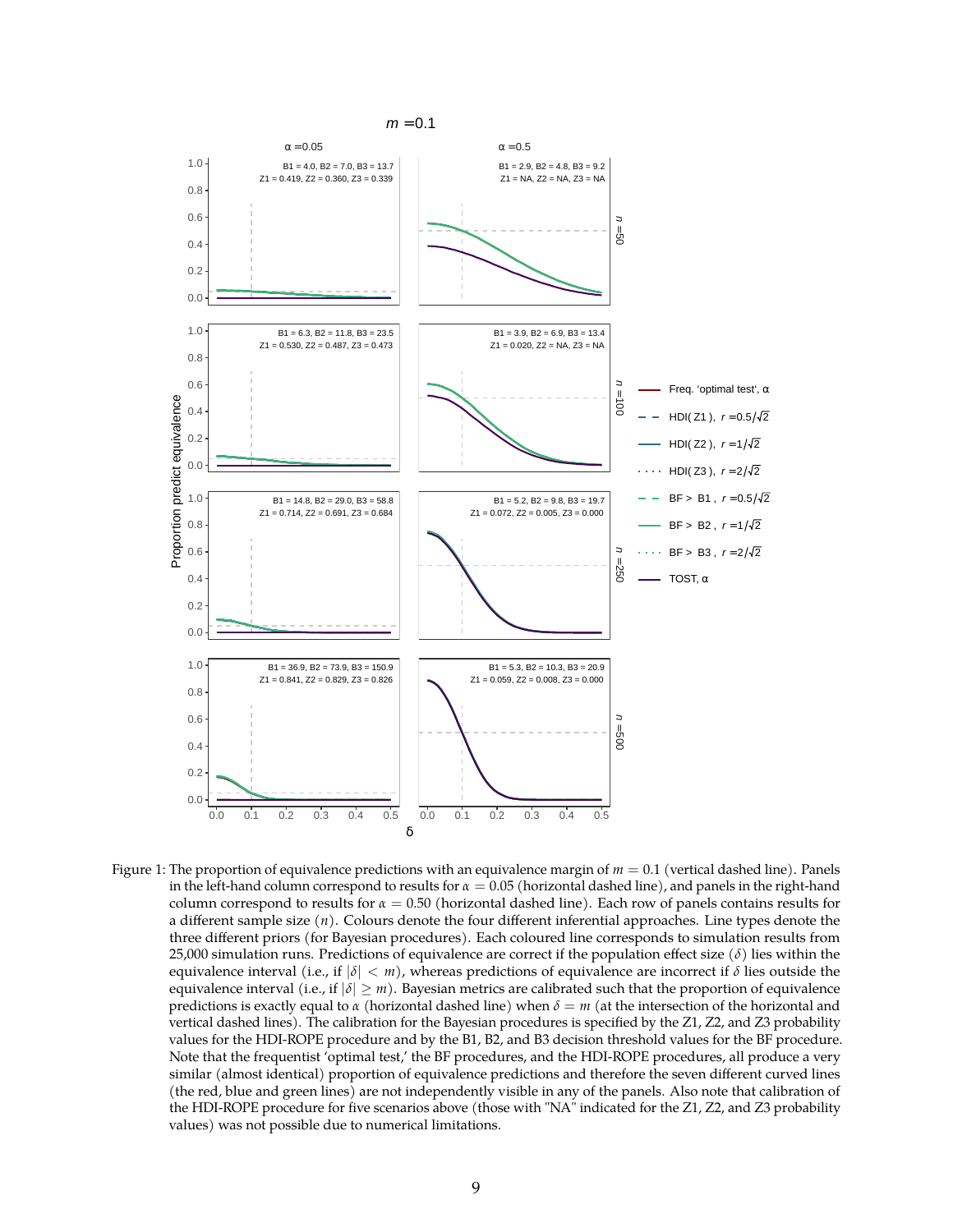

<span id="page-9-0"></span>Figure 2: The proportion of equivalence predictions with an equivalence margin of  $m = 0.2$  (vertical dashed line). Panels in the left-hand column correspond to results for *α* = 0.05 (horizontal dashed line), and panels in the right-hand column correspond to results for *α* = 0.50 (horizontal dashed line). Each row of panels contains results for a different sample size (*n*). Colours denote the four different inferential approaches. Line types denote the three different priors (for Bayesian procedures). Each coloured line corresponds to simulation results from 25,000 simulation runs. Predictions of equivalence are correct if the population effect size (*δ*) lies within the equivalence interval (i.e., if  $|\delta| < m$ ), whereas predictions of equivalence are incorrect if  $\delta$  lies outside the equivalence interval (i.e., if  $|\delta| \geq m$ ). Bayesian metrics are calibrated such that the proportion of equivalence predictions is exactly *α* = 0.5 (horizontal dashed line) when *δ* = *m* (at the intersection of the horizontal and vertical dashed lines). The calibration for the Bayesian procedures is specified by the Z1, Z2, and Z3 probability values for the HDI-ROPE procedure and by the B1, B2, and B3 decision threshold values for the BF procedure. Note that all of the procedures (with the exception of the TOST procedure for *α* = 0.05 and *n* = 50, 100) produce a very similar (almost identical) proportion of equivalence predictions and therefore the eight different curved lines (the purple, blue, green, and maroon lines) are not independently visible.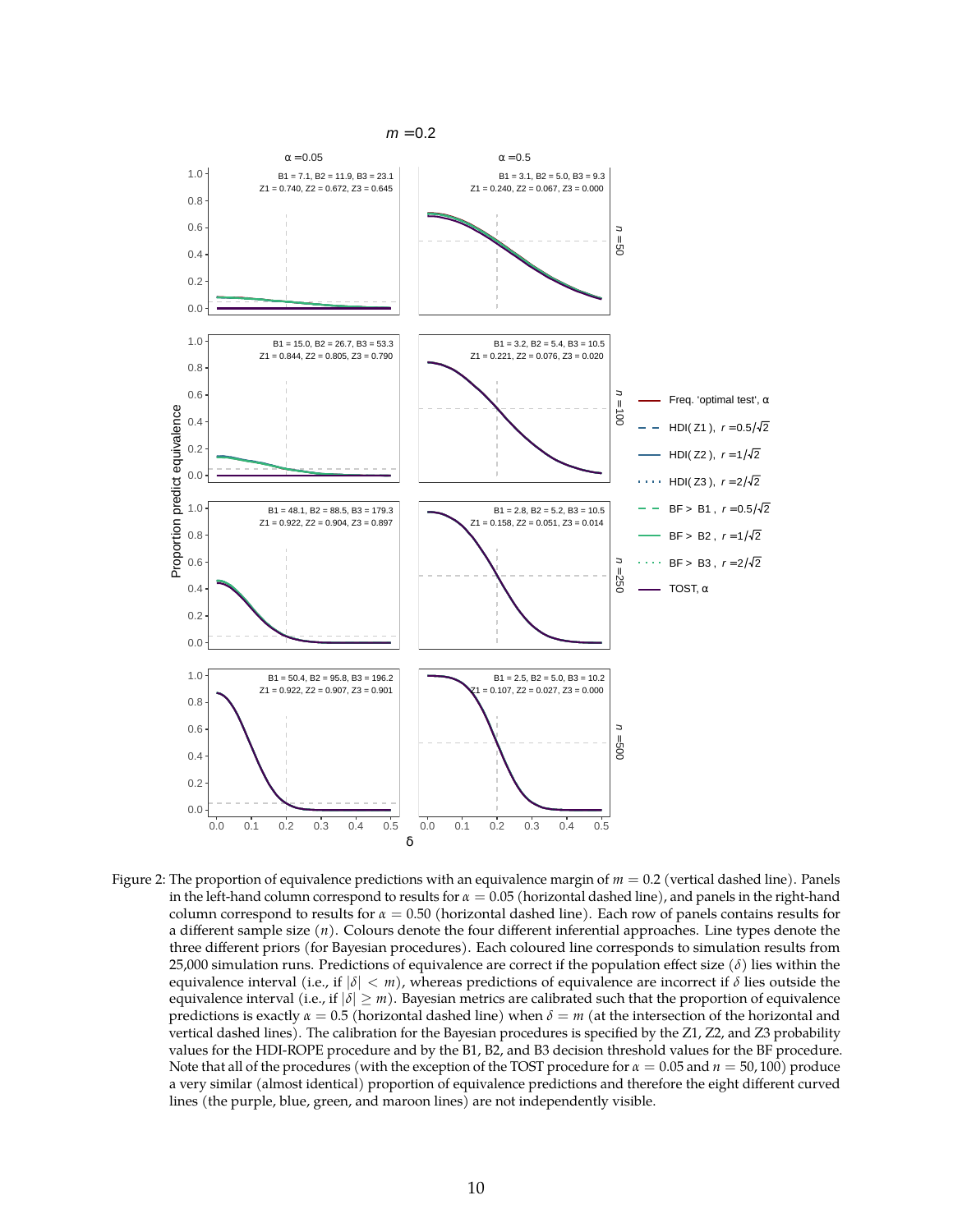

<span id="page-10-0"></span>Figure 3: The proportion of equivalence predictions with an equivalence margin of  $m = 0.3$  (vertical dashed line). Panels in the left-hand column correspond to results for *α* = 0.05 (horizontal dashed line), and panels in the right-hand column correspond to results for *α* = 0.50 (horizontal dashed line). Each row of panels contains results for a different sample size (*n*). Colours denote the four different inferential approaches. Line types denote the three different priors (for Bayesian procedures). Each coloured line corresponds to simulation results from 25,000 simulation runs. Predictions of equivalence are correct if the population effect size (*δ*) lies within the equivalence interval (i.e., if  $|\delta| < m$ ), whereas predictions of equivalence are incorrect if  $\delta$  lies outside the equivalence interval (i.e., if  $|\delta| \geq m$ ). Bayesian metrics are calibrated such that the proportion of equivalence predictions is exactly *α* = 0.5 (horizontal dashed line) when *δ* = *m* (at the intersection of the horizontal and vertical dashed lines). The calibration for the Bayesian procedures is specified by the Z1, Z2, and Z3 probability values for the HDI-ROPE procedure and by the B1, B2, and B3 decision threshold values for the BF procedure. Note that all of the procedures (with the exception of the TOST procedure for  $\alpha = 0.05$  and  $n = 50$ ) produce a very similar (almost identical) proportion of equivalence predictions and therefore the eight different curved lines (the purple, blue, green, and maroon lines) are not independently visible.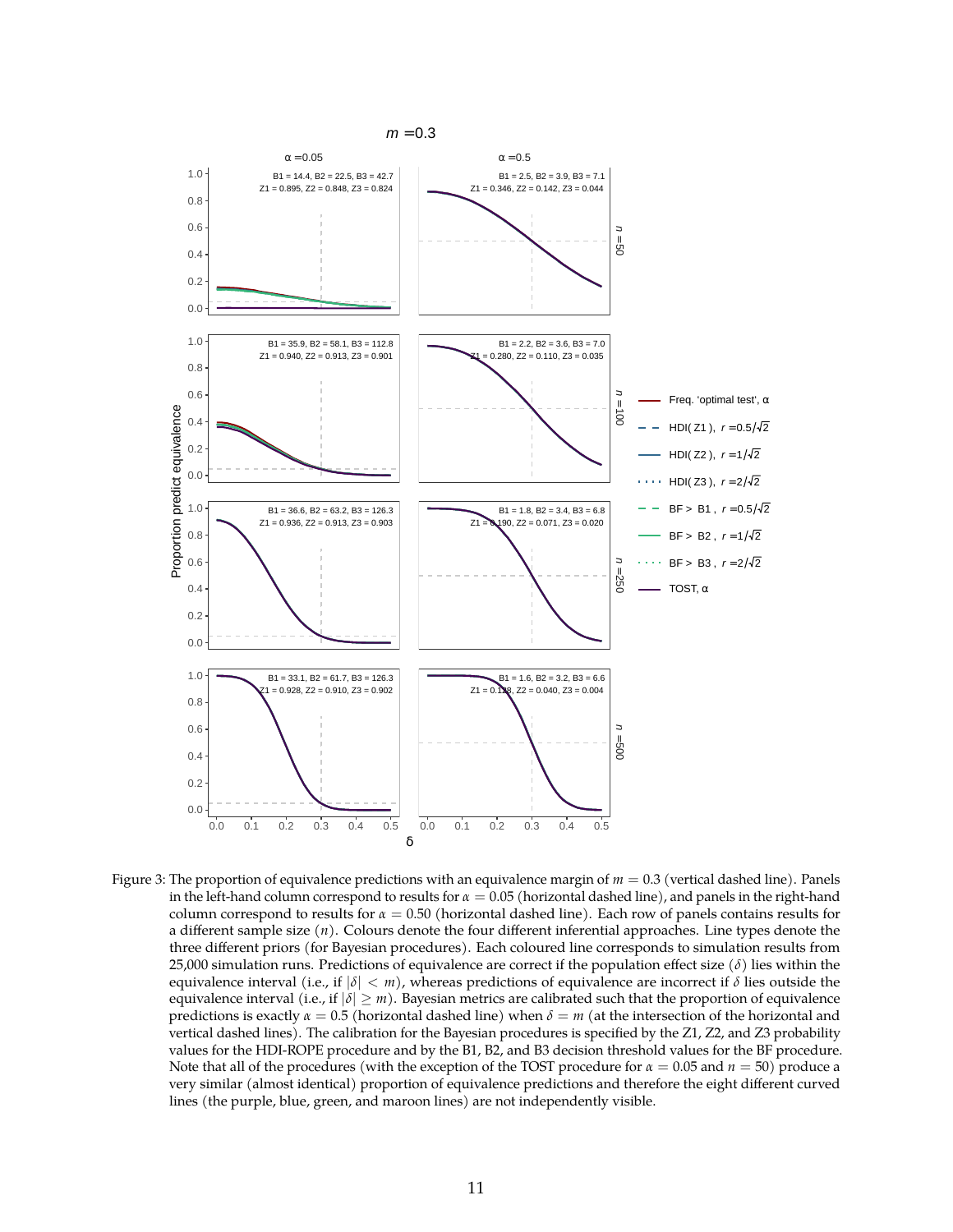

Figure 4: The different decision boundary lines, in terms of  $|\bar X_1-\bar X_2|$  and  $\hat\sigma_P$ , for each of the four procedures for  $n=100$ and *m* = 0.3, and with a prior-scale of  $r = 1/\sqrt{2}$  for the Bayesian procedures. The grey contour lines correspond to the two-dimensional density of the distribution of observed  $|\bar{X}_1-\bar{X}_2|$  and  $\hat{\sigma}_P$  values obtained from simulating ten million independent datasets from  $X_1 \sim N(0, 1)$  and  $X_2 \sim N(0, 1)$  (with  $n = 100$ ).

<span id="page-11-0"></span>for the Bayesian procedures which are calibrated based on the results of the simulation study. The frequentist procedures are calibrated with  $\alpha = 0.05$ . For the HDI-ROPE, the BF and the TOST, note that there are values of *m* for which one cannot predict equivalence, regardless of the value of  $|\bar X_1 - \bar X_2|$ . However, for the optimal frequentist test, there will always be a value for  $|\bar X_1 - \bar X_2|$  small enough to predict equivalence no matter how small the value of *m*.

In summary, it appears that, for fixed *n*, we can almost exactly reproduce a frequentist test at a given level *α* by adopting a Bayesian procedure and reverse-engineering it (by determining necessary values for either the *BF* threshold or the probability of the HDI). This street, however, is open to two-way traffic. That is, we should also be able to mimic a particular Bayesian test with a frequentist test, by reverse-engineering the *α* level. See Figure [6](#page-15-0) in which our simulation study results for *m* = 3 are plotted again but with the *α* level chosen for each scenario so that, at  $\delta = m$ , the proportion of equivalence predictions

12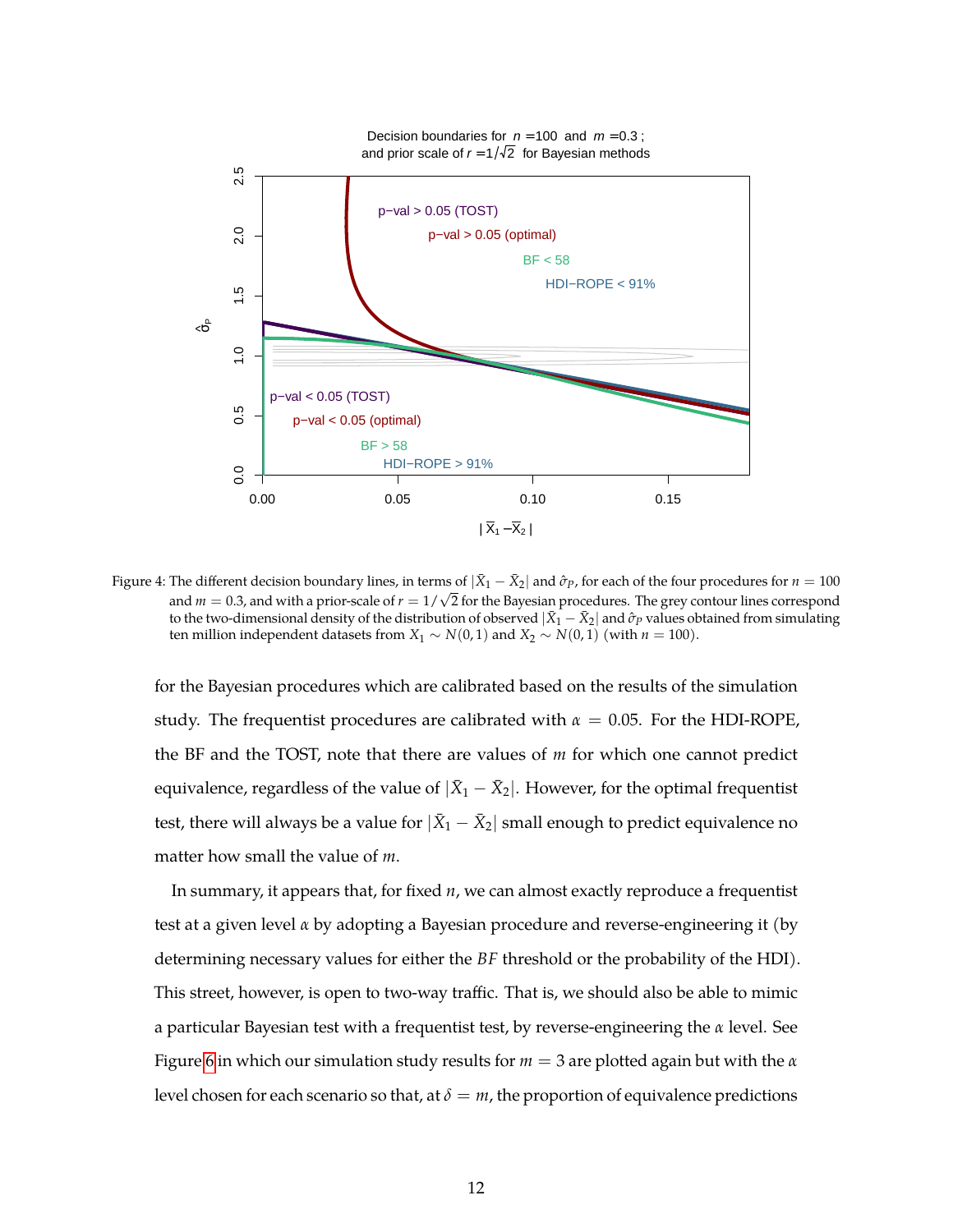

<span id="page-12-0"></span>Figure 5: The value of  $|\bar{X}_1 - \bar{X}_2|$  that would be required in order to predict equivalence for a range of values of  $m, n = 100$ , and for a given  $\hat{\sigma}_P = 1$ . Priors for the two Bayesian procedures are set with a priorfrequentist procedures are calibrated with  $\alpha = 0.05$ .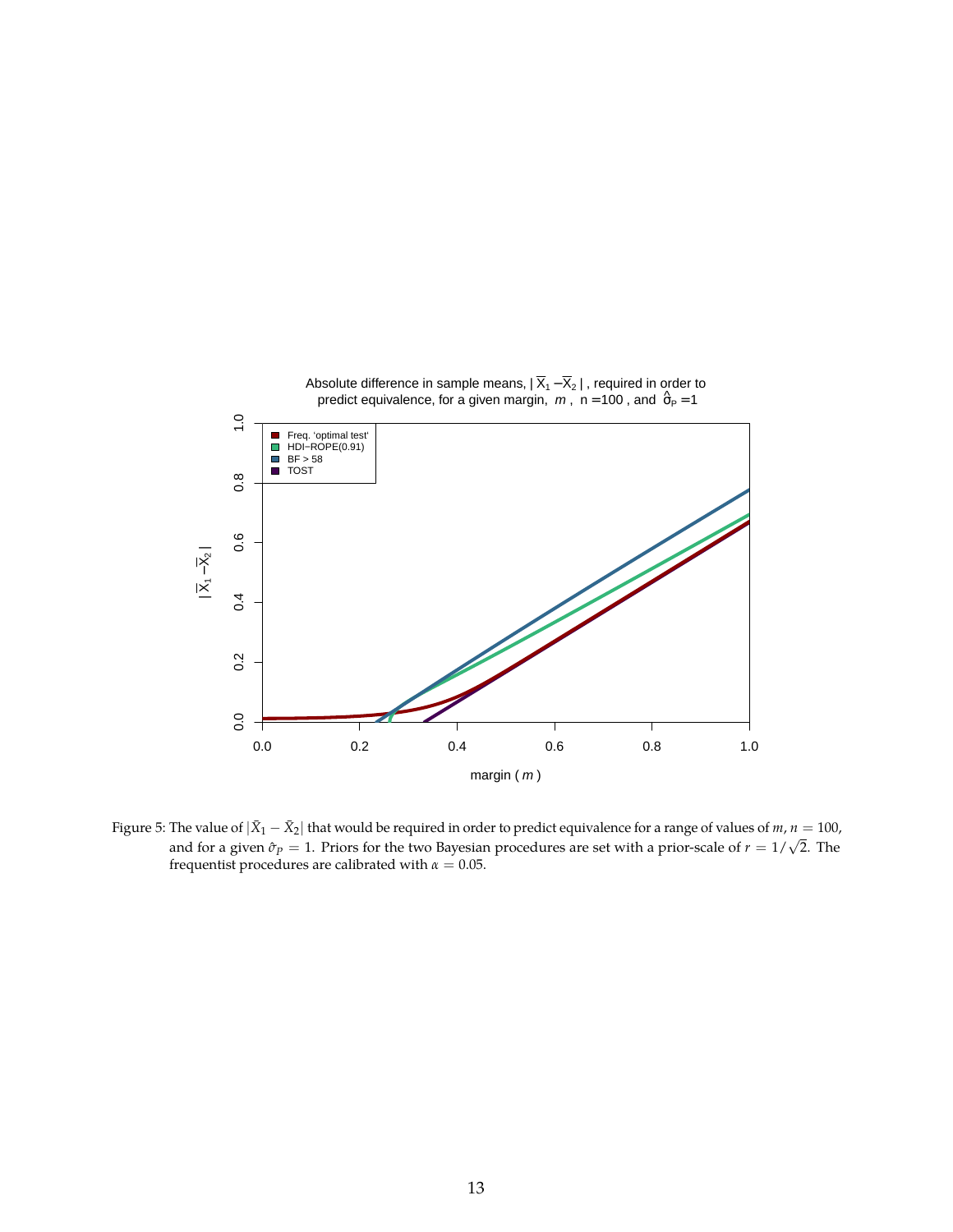made with the optimal frequentist test matches the proportion made with the Bayes factor test, with thresholds of 3 and 10. The notion of "two-way traffic" becomes clear when we are reminded that the Bayes factor has an underlying principle of its own, albeit one that is much less publicized than the frequentist control of the type 1 error rate.

If we imagine repeated sampling of datasets, with the underlying parameters themselves being *different* from draw to draw, then the average performance of Bayes factor testing has a decision-theoretic optimality. Specifically, if the parameters are drawn from the overall prior distribution, which itself is a mixture of the "under null" and "under alternative" prior distributions, then the BF procedure minimizes the average loss, often referred to as the Bayes' risk [\(Berger, 1985\)](#page-18-4).

Consider the simplest case of 50% prior weight on each of the null and alternative, and a loss function that weights type 1 and type 2 errors equally. Then the procedure which selects the null or alternative by comparing the Bayes' factor to an evidence threshold of 1 minimizes the probability of a selection error (with respect to the particular sense of repeated sampling described above). More generally, with prior probability 1 − *q* on the null and *q* on the alternative, and a type 1 error deemed to be *k* times as damaging as a type 2 error, the average loss is minimized by basing selection on comparison of the BF to a threshold of  $k(1 - q)/q$ .

So Bayes factor testing indeed has an underlying premise and interpretation – it just happens to differ from the frequentist principle of minimizing the probability of a type 2 error subject to an upper-bound on the maximum probability of a type 1 error; see [Berger](#page-18-4) [\(1985\)](#page-18-4). Coming back to the two-way traffic then, if one desires to carry out Bayesian testing as is rooted in the interpretation above, then for fixed *n*, one could reverse-engineer a value of *α* such that the frequentist test would almost exactly do the job, in terms of reproducing the decision boundary. Indeed this is what we see in Figure [6.](#page-15-0)

Finally, to be clear, a Bayesian, in principle, should not be concerned with minimizing the type 2 error, given a fixed upper-bound on the type 1 error rate. And conversely, a frequentist, in principle, should not be concerned with minimizing the Bayes' risk.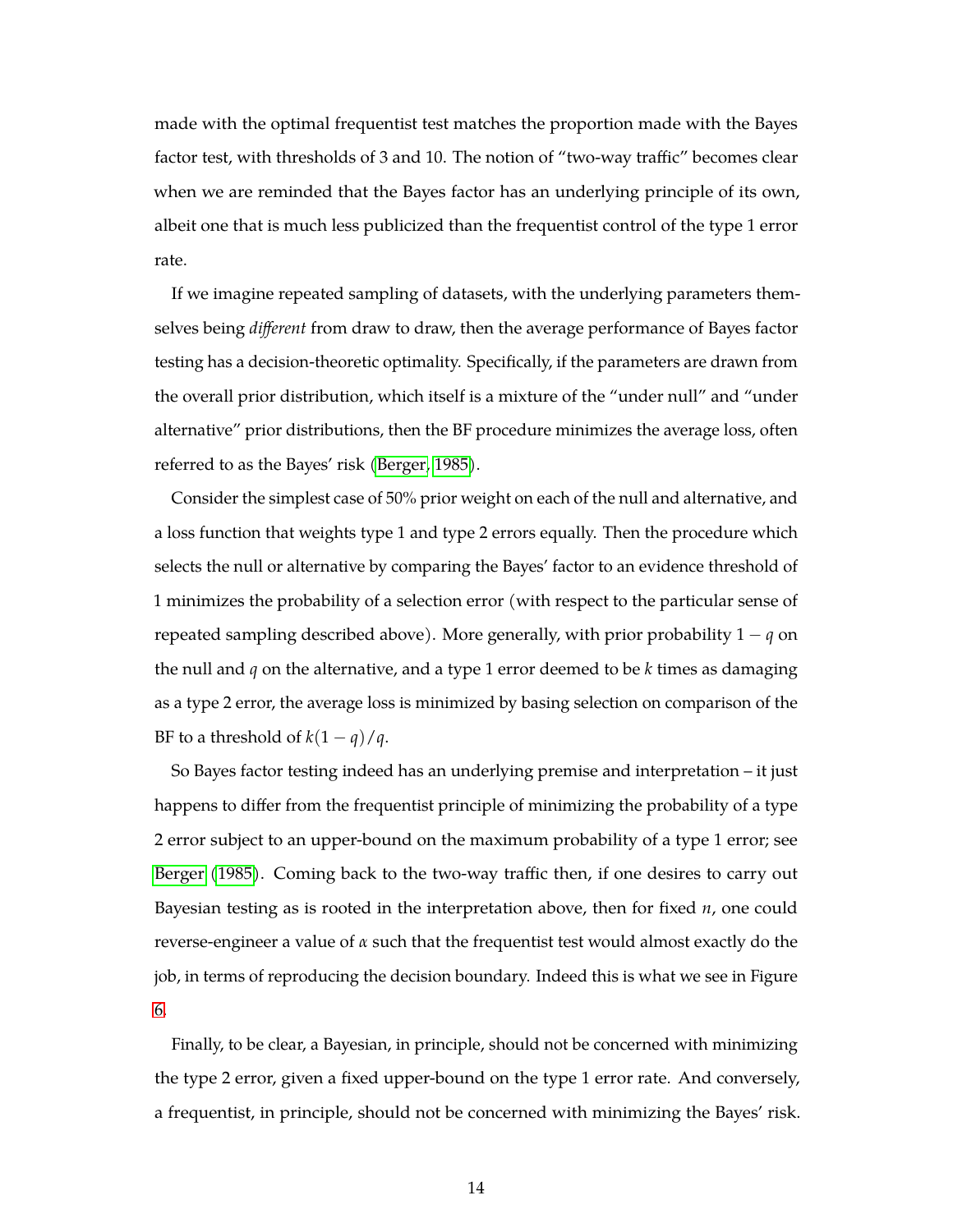However, in practice, there is nothing preventing a Bayesian from using a frequentist test calibrated in such a way so as to minimize the Bayes' risk, and nothing preventing a frequentist from using a Bayes factor calibrated in such a way so as to control the type 1 error. There is, however, a fundamental difference between the Bayesian and the frequentist when it comes to how to consider the sample size. The frequentist will maintain the same value for *α* regardless of *n*, whereas the Bayesian will adjust *α* depending on *n*; see [Wagenmakers and Ly](#page-20-4) [\(2021\)](#page-20-4). Indeed, it is only after observing how a researcher treats two samples of different sample sizes, that one could reliably determine whether the researcher is acting as a frequentist or as a Bayesian.

#### **5 Conclusion**

In general any advocating for frequentist testing as better or worse than Bayesian testing in terms of empirical findings seems dubious at best. If you decide on which underlying principle you want to subscribe to in tackling a given problem, then the method follows naturally. And particularly bearing in mind that either procedure can be reverseengineered from the other (at least approximately), as we have shown, trying to use empirical performance to argue for one over the other seems like tilting at windmills. This being said, it is crucial to understand how a given statistical test, be it either frequentist or Bayesian, operates under different circumstances. Understanding a statistical procedure's operating characteristics is key to ensuring its proper use, and, perhaps more importantly, key to avoiding its misuse.

Recall, as an example of a misused statistical procedure, the controversial method of "magnitude-based inference" (MBI) [\(Barker and Schofield, 2008\)](#page-17-1). While rarely used or even acknowledged in other fields, MBI became widely popular in sports medicine research. The supposedly "philosophically and statistically distinct" [\(Batterham and](#page-17-2) [Hopkins, 2015\)](#page-17-2) statistical procedure was poorly understood and led countless sports medicine researchers to unreliable and altogether erroneous conclusions. Only once the operating characteristics of MBI were better understood [\(Sainani, 2018,](#page-20-5) [Sainani et al.,](#page-20-6) [2019\)](#page-20-6) were researchers advised to avoid using it for their analyses [\(Lohse et al., 2020\)](#page-19-8).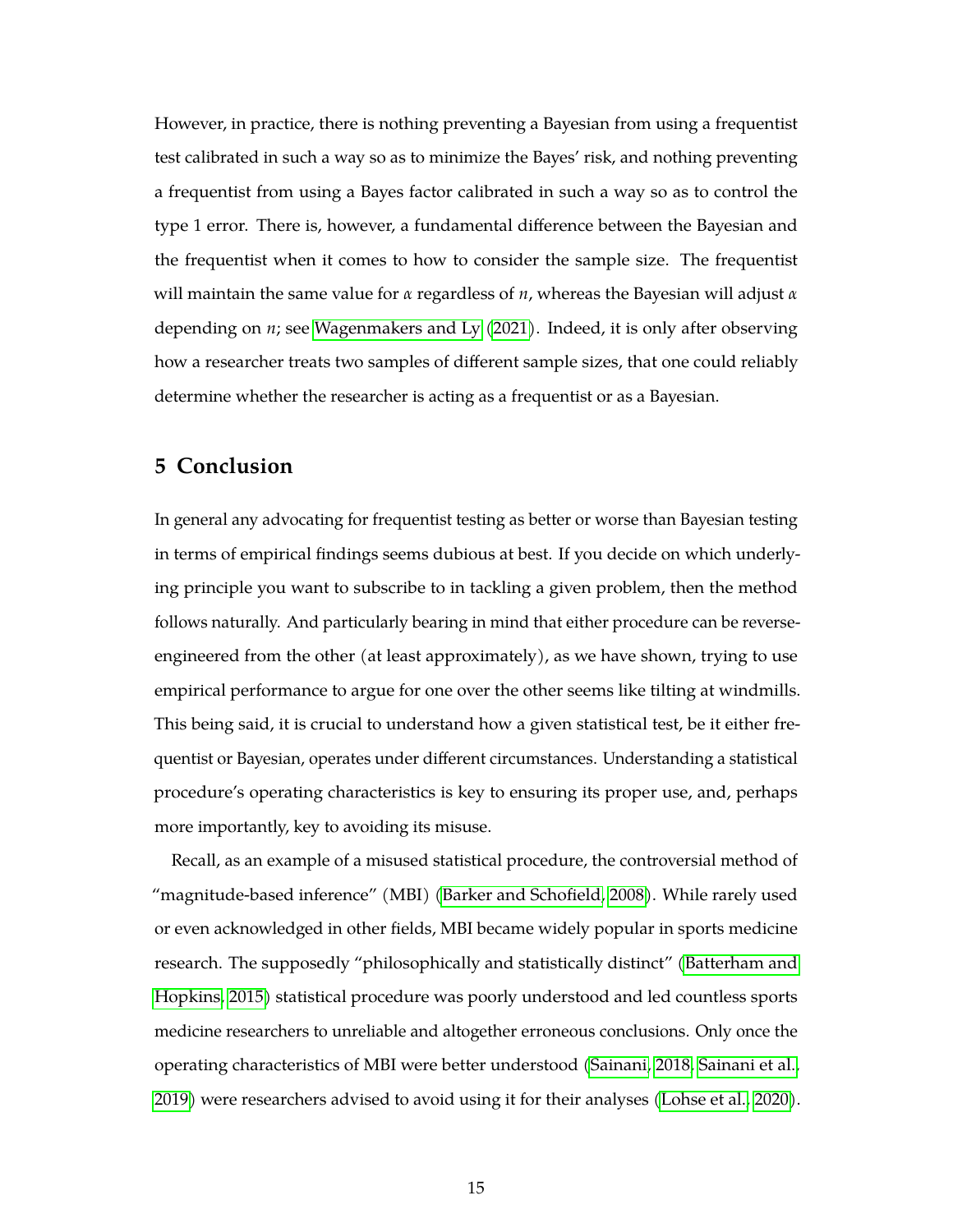

<span id="page-15-0"></span>Figure 6: The proportion of equivalence predictions with an equivalence margin of  $m = 0.3$  (vertical dashed line) and with the *α* level chosen for each scenario so that, at  $m = \delta$ , the proportion of equivalence predictions made with the optimal frequentist test matches the proportion made with the Bayes factor test with a BF threshold of 3 (panels in left-hand column) and a BF threshold of 10 (panels in right-hand column). Panels in each row contain results for a different sample size (*n*). Colours denote the two different inferential approaches. Line types denote the three different priors (for the Bayesian procedure). Each coloured line corresponds to simulation results from 25,000 simulation runs. Predictions of equivalence are correct if the population effect size ( $\delta$ ) lies within the equivalence interval (i.e., if  $|\delta| < m$ ), whereas predictions of equivalence are incorrect if *δ* lies outside the equivalence interval (i.e., if  $|\delta| \ge m$ ). The calibration for the frequentist procedure is specified by the A1, A2, and A3 values for *α*. Note that the frequentist 'optimal test,' and the BF procedures produce a very similar (almost identical) proportion of equivalence predictions and therefore the red and green lines are not independently visible.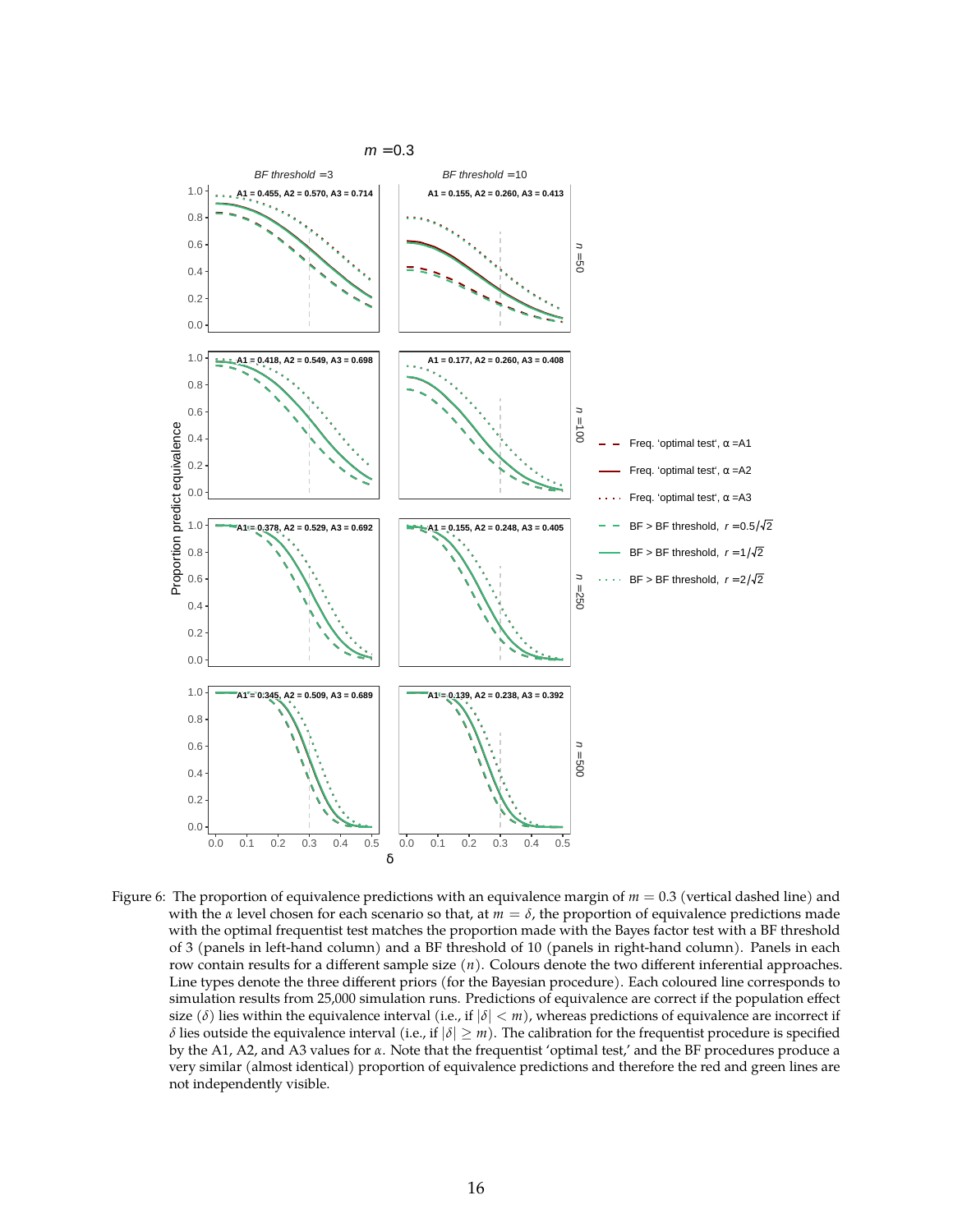Unfortunately, by that point, much damage had already been done to the field of sports medicine research.

All too often, non-significance (e.g.,  $p > 0.05$ ), or a combination of both nonsignificance and supposed high statistical power, is used as the basis to claim the lack of a meaningful effect. This approach is logically flawed. As the saying goes, "absence of evidence is not evidence of absence" [\(Altman and Bland, 1995,](#page-17-3) [Hartung et al., 1983\)](#page-18-5). Researchers should instead use one of the tools available for equivalence testing. Based on our simulation study, we determined that frequentist equivalence tests, the Bayes factor, and the HDI-ROPE can all be calibrated to be roughly equivalent in terms of their power to detect the lack of a meaningful effect.

[Linde et al.](#page-19-0) [\(2021\)](#page-19-0) concluded "that the BF approach is particularly useful for research with small sample sizes." Our simulation results suggest otherwise. We observed nothing "particularly useful about the BF approach." With this in mind, we recommend that researchers, if they can properly calibrate *and communicate* their results, use whatever approach suits them best. A potential advantage with frequentist tests is that they are widely used and well understood in fields outside of psychology [\(Jones et al., 1996,](#page-18-6) [Wellek, 2010\)](#page-20-3). The same cannot be said for the HDI-ROPE or the Bayes factor interval null procedures.

If the Bayes factor interval null procedure is used for predicting equivalence with standard BF decision thresholds such as  $BF_{thr} = 3$  or  $BF_{thr} = 10$  (i.e., used without frequentist calibration), one should expect to see a very high false positive rate. Indeed, [Linde et al.](#page-19-0) [\(2021\)](#page-19-0) observed false positive rates higher than 60% for both *BFthr* = 3 and  $BF_{thr}$  = 10 when  $m = 0.1$  and  $r =$ √ 2/2. In contrast, if the HDI-ROPE procedure is used with a standard 95% HDI (i.e., used without frequentist calibration), one should expect to see a very low false positive rate, well bellow 5%.

With small sample sizes, the TOST procedure may indeed "have no discriminatory power and result in a foregone decision for non-equivalence" [\(Linde et al., 2021\)](#page-19-0). For this reason, researchers are advised to use the so-called "optimal test" based on the folded Normal distribution [\(Romano et al., 2005\)](#page-20-2) rather than the TOST procedure when sample sizes are very small. Note that, regardless of which frequentist testing procedure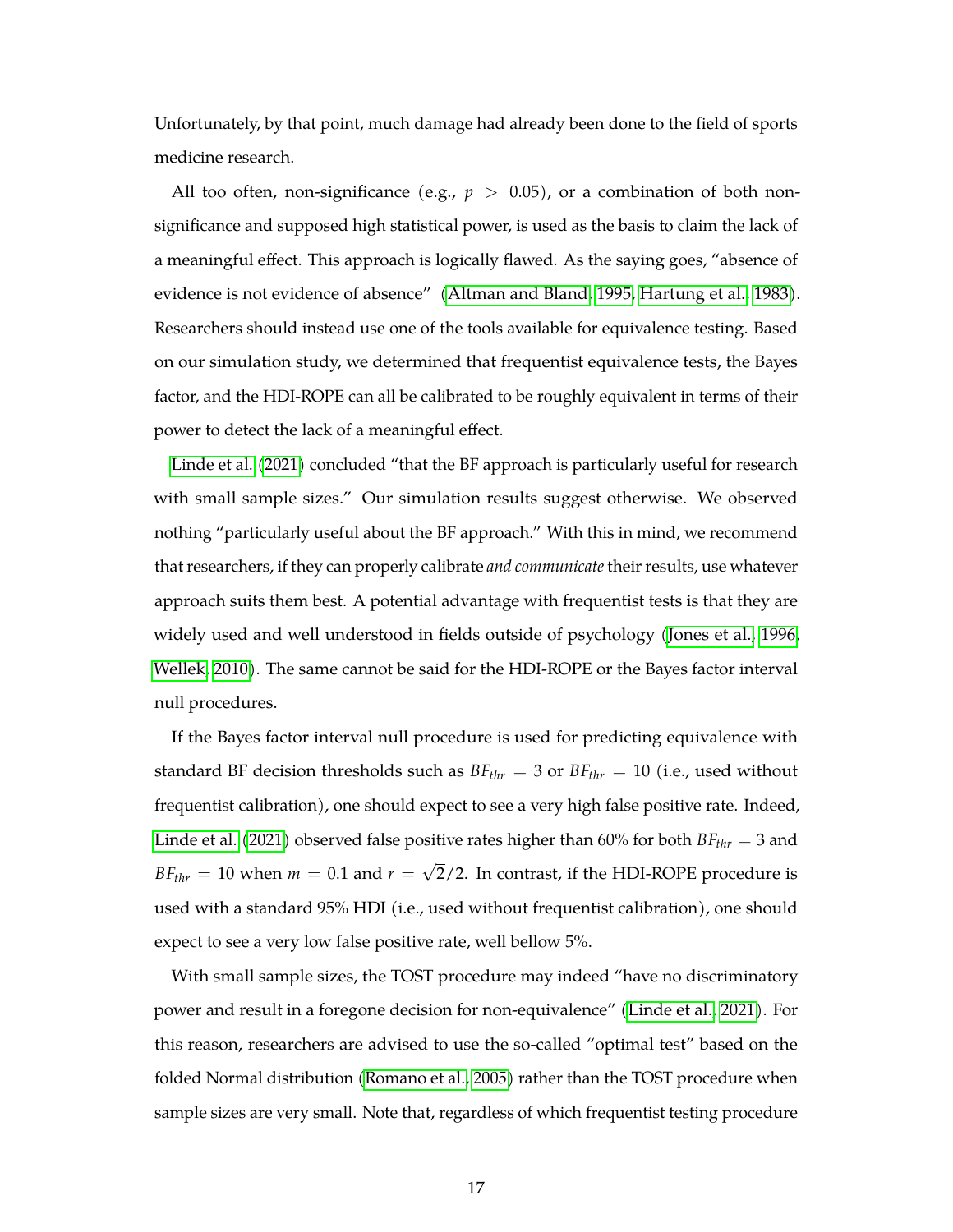is used, researchers must be careful to select an appropriate equivalence margin. This is often easier said than done; see [Campbell and Gustafson](#page-18-7) [\(2021\)](#page-18-7).

Finally, given a number of different procedures that, when calibrated, are essentially identical in terms of their statistical power, one might question why some researchers will prefer one approach over another [\(Andrews and Baguley, 2013,](#page-17-4) [Dienes, 2014\)](#page-18-8). To answer this, we must recognize that statistics are not entirely defined by statistical power metrics and their operating characteristics. Indeed, it is important to understand that statistics are, as [Kasy et al.](#page-18-9) [\(2019\)](#page-18-9) wisely note, "a *social* process of communication and collective learning that involves many different actors with differences in knowledge and expertise, different objectives, and constraints on their attention and time, who engage in strategic behavior."

# **References**

- <span id="page-17-3"></span>Altman, D. G. and Bland, J. M. (1995), 'Statistics notes: Absence of evidence is not evidence of absence', *BMJ* **311**(7003), 485. DOI: https://doi.org/10.1136/bmj.311.7003.485.
- <span id="page-17-4"></span>Andrews, M. and Baguley, T. (2013), 'Prior approval: The growth of Bayesian methods in psychology', *British Journal of Mathematical and Statistical Psychology* **66**(1), 1–7. DOI: 10.1111/bmsp.12004.
- <span id="page-17-0"></span>Baldwin, S. (2012), Compute Canada: advancing computational research, *in* 'Journal of Physics: Conference Series', Vol. 341, IOP Publishing.
- <span id="page-17-1"></span>Barker, R. J. and Schofield, M. R. (2008), 'Inference about magnitudes of effects', *International Journal of Sports Physiology and Performance* **3**(4), 547–557. DOI: https://doi.org/10.1123/ijspp.3.4.547.
- <span id="page-17-2"></span>Batterham, A. M. and Hopkins, W. G. (2015), 'The case for magnitude-based inference (letter to the editor)', *Medicine & Science in Sports & Exercise* **47**(4). DOI: 10.1249/MSS.0000000000000551.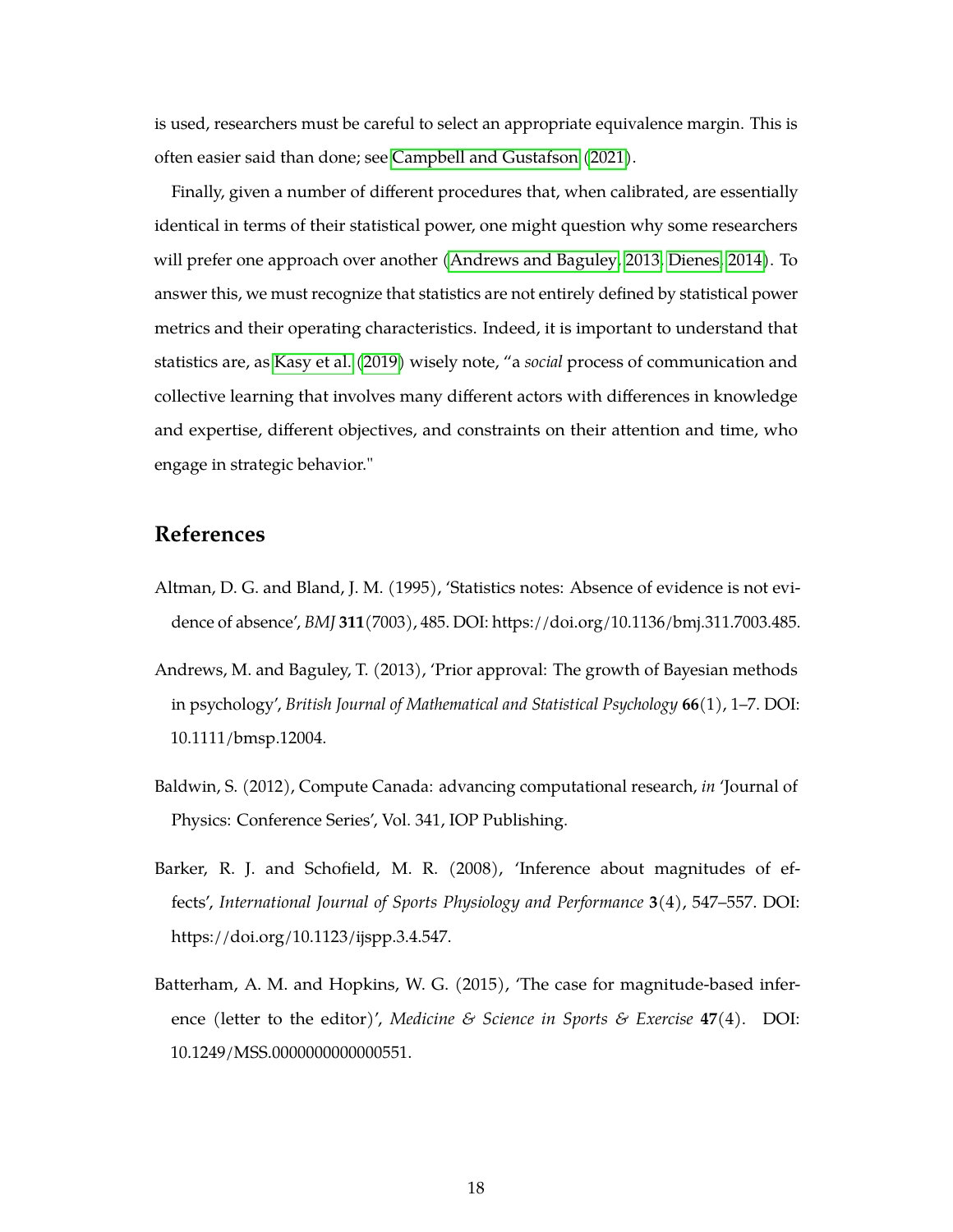- <span id="page-18-4"></span>Berger, J. O. (1985), *Statistical decision theory and Bayesian analysis*, Springer Science & Business Media.
- <span id="page-18-2"></span>Campbell, H. (2020), 'Equivalence testing for standardized effect sizes in linear regression', *arXiv preprint arXiv:2004.01757* . DOI: https://doi.org/10.48550/arXiv.2004.01757.
- <span id="page-18-7"></span>Campbell, H. and Gustafson, P. (2021), 'What to make of equivalence testing with a postspecified margin?', *Meta-Psychology* **5**. DOI: https://doi.org/10.15626/MP.2020.2506.
- <span id="page-18-8"></span>Dienes, Z. (2014), 'Using Bayes to get the most out of non-significant results', *Frontiers in Psychology* **5**, 781. DOI: 10.3389/fpsyg.2014.00781.
- <span id="page-18-5"></span>Hartung, J., Cottrell, J. E. and Giffin, J. P. (1983), 'Absence of evidence is not evidence of absence', *Anesthesiology: The Journal of the American Society of Anesthesiologists* **58**(3), 298– 299. DOI: 10.1097/00000542–198303000–00033.
- <span id="page-18-0"></span>Hodges Jr, J. and Lehmann, E. (1954), 'Testing the approximate validity of statistical hypotheses', *Journal of the Royal Statistical Society: Series B (Methodological)* **16**(2), 261– 268.
- <span id="page-18-6"></span>Jones, B., Jarvis, P., Lewis, J. and Ebbutt, A. (1996), 'Trials to assess equivalence: the importance of rigorous methods', *The BMJ* **313**(7048), 36–39. DOI: 10.1136/bmj.313.7048.36.
- <span id="page-18-9"></span>Kasy, M. et al. (2019), Selective publication of findings: Why does it matter, and what should we do about it?, Technical report, Center for Open Science. DOI: 10.31219/osf.io/xwngs.
- <span id="page-18-3"></span>Kennedy-Shaffer, L.  $(2019)$ , 'Before p0.05 to beyond p0.05: using history to contextualize p-values and significance testing', *The American Statistician* **73**(sup1), 82–90. DOI: https://doi.org/10.1080/00031305.2018.1537891.
- <span id="page-18-1"></span>Kruschke, J. K. (2011), 'Bayesian assessment of null values via parameter estimation and model comparison', *Perspectives on Psychological Science* **6**(3), 299–312. DOI: 10.1177/1745691611406925.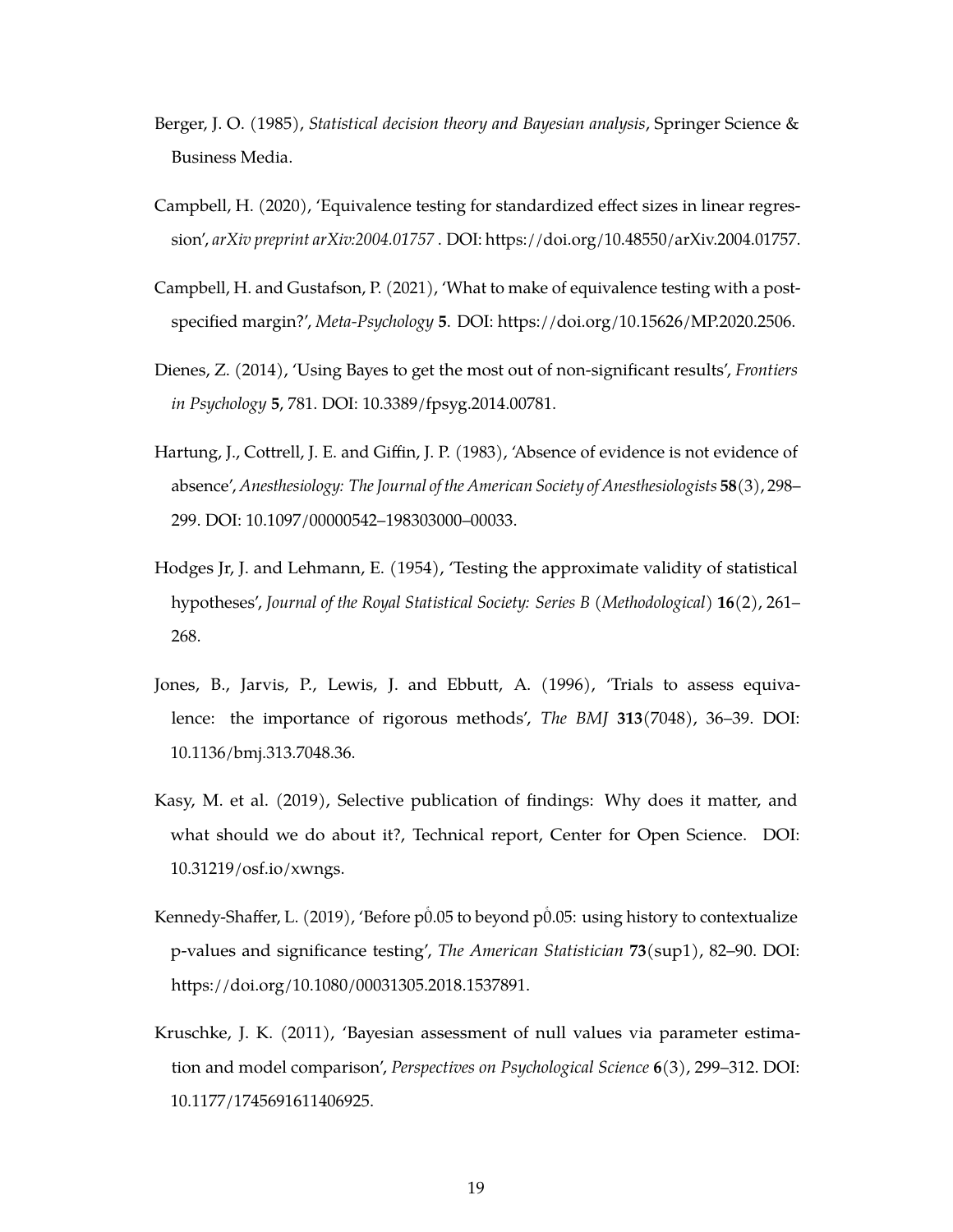- <span id="page-19-1"></span>Kruschke, J. K. (2013), 'Bayesian estimation supersedes the t-test.', *Journal of Experimental Psychology: General* **142**(2), 573–603. DOI: https://doi.org/10.1037/a0029146.
- <span id="page-19-5"></span>Lakens, D. (2017), 'Equivalence tests: a practical primer for t-tests, correlations, and meta-analyses', *Social Psychological and Personality Science* **8**(4), 355–362. DOI: 10.1177/1948550617697177.
- <span id="page-19-7"></span>Lakens, D., Adolfi, F. G., Albers, C. J., Anvari, F., Apps, M. A., Argamon, S. E., Baguley, T., Becker, R. B., Benning, S. D., Bradford, D. E. et al. (2018), 'Justify your alpha', *Nature Human Behaviour* **2**(3), 168–171. DOI: https://doi.org/10.1038/s41562–018–0311–x.
- <span id="page-19-4"></span>Lehmann, E. L. and Romano, J. P. (2006), *Testing statistical hypotheses*, Springer Science & Business Media.
- <span id="page-19-0"></span>Linde, M., Tendeiro, J. N., Selker, R., Wagenmakers, E.-J. and van Ravenzwaaij, D. (2021), 'Decisions equivalence: a comparison of TOST, HDI-ROPE, and the Bayes Factor', *Psychological Methods* . Advance online publication. DOI: https://doi.org/10.1037/met0000402.
- <span id="page-19-8"></span>Lohse, K. R., Sainani, K. L., Taylor, J. A., Butson, M. L., Knight, E. J. and Vickers, A. J. (2020), 'Systematic review of the use of "magnitude-based inference" in sports science and medicine', *PloS one* **15**(6), e0235318. DOI: https://doi.org/10.1371/journal.pone.0235318.
- <span id="page-19-3"></span>Möllenhoff, K., Loingeville, F., Bertrand, J., Nguyen, T. T., Sharan, S., Zhao, L., Fang, L., Sun, G., Grosser, S., Mentré, F. et al. (2022), 'Efficient model-based bioequivalence testing', *Biostatistics* **23**(1), 314–327. DOI: 10.1093/biostatistics/kxaa026.
- <span id="page-19-2"></span>Morey, R. D. and Rouder, J. N. (2011), 'Bayes factor approaches for testing interval null hypotheses', *Psychological Methods* **16**(4), 406–419. DOI: 10.1037/a0024377.
- <span id="page-19-6"></span>Morris, T. P., White, I. R. and Crowther, M. J. (2019), 'Using simulation studies to evaluate statistical methods', *Statistics in Medicine* **38**(11), 2074–2102. DOI: https://doi.org/10.1002/sim.8086.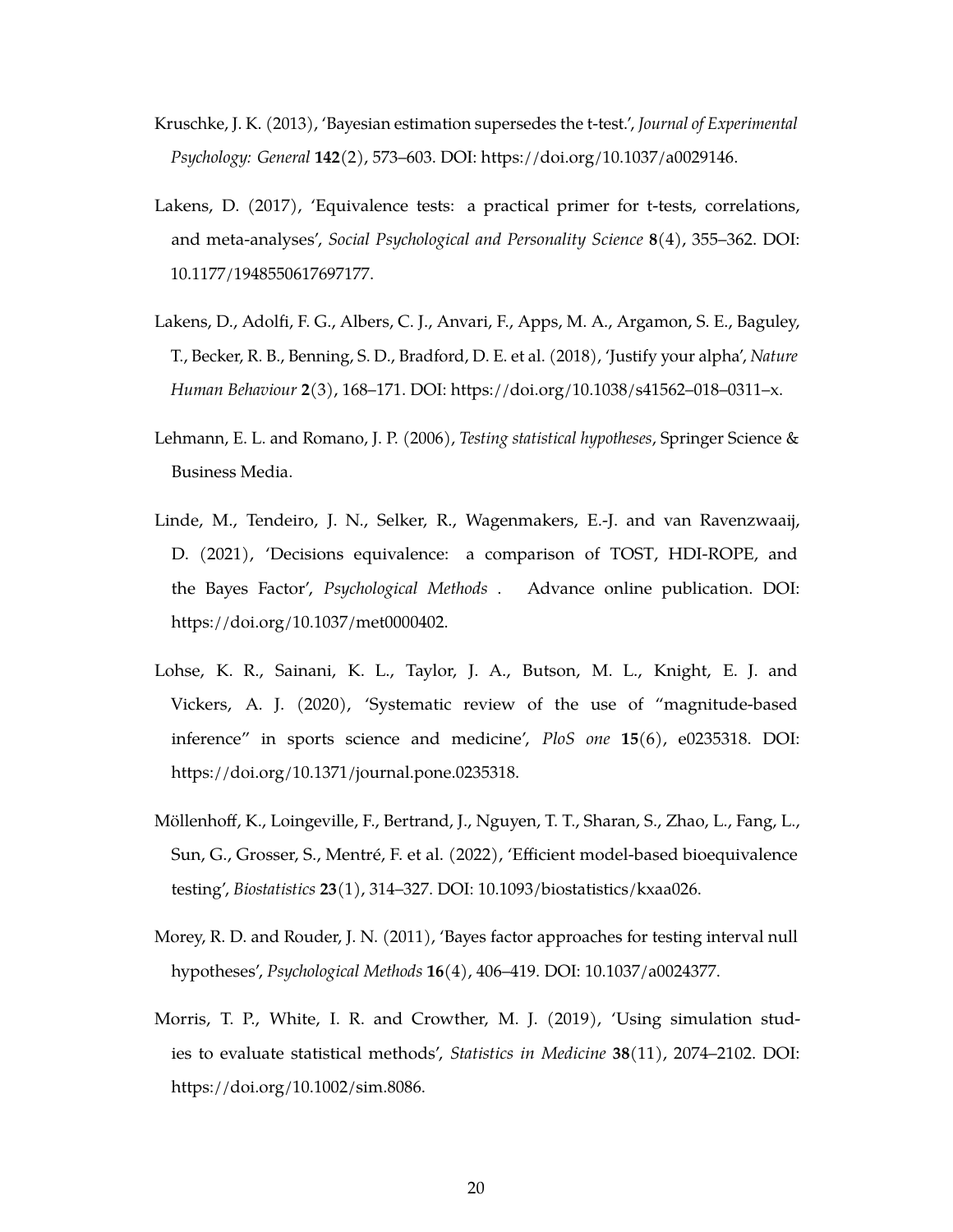- <span id="page-20-2"></span>Romano, J. P. et al. (2005), 'Optimal testing of equivalence hypotheses', *The Annals of Statistics* **33**(3), 1036–1047. DOI: 10.1214/009053605000000048.
- <span id="page-20-5"></span>Sainani, K. L. (2018), 'The problem with "magnitude-based inference"', *Medicine and Science in Sports and Exercise* **50**(10), 2166–2176. DOI: 10.1249/MSS.0000000000001645.
- <span id="page-20-6"></span>Sainani, K. L., Lohse, K. R., Jones, P. R. and Vickers, A. (2019), 'Magnitude-based inference is not Bayesian and is not a valid method of inference', *Scandinavian Journal of Medicine & Science in Sports* **29**(9), 1428. DOI: https://doi.org/10.1111/sms.13491.
- <span id="page-20-0"></span>Schuirmann, D. J. (1987), 'A comparison of the two one-sided tests procedure and the power approach for assessing the equivalence of average bioavailability', *Journal of Pharmacokinetics and Biopharmaceutics* **15**(6), 657–680. DOI: 10.1007/BF01068419.
- <span id="page-20-4"></span>Wagenmakers, E.-J. and Ly, A. (2021), 'History and nature of the jeffreys-lindley paradox', *arXiv preprint arXiv:2111.10191* . DOI: https://doi.org/10.48550/arXiv.2111.10191.
- <span id="page-20-3"></span>Wellek, S. (2010), *Testing statistical hypotheses of equivalence and noninferiority*, CRC press.
- <span id="page-20-1"></span>Westlake, W. J. (1976), 'Symmetrical confidence intervals for bioequivalence trials', *Biometrics* pp. 741–744. DOI: https://doi.org/10.2307/2529259.